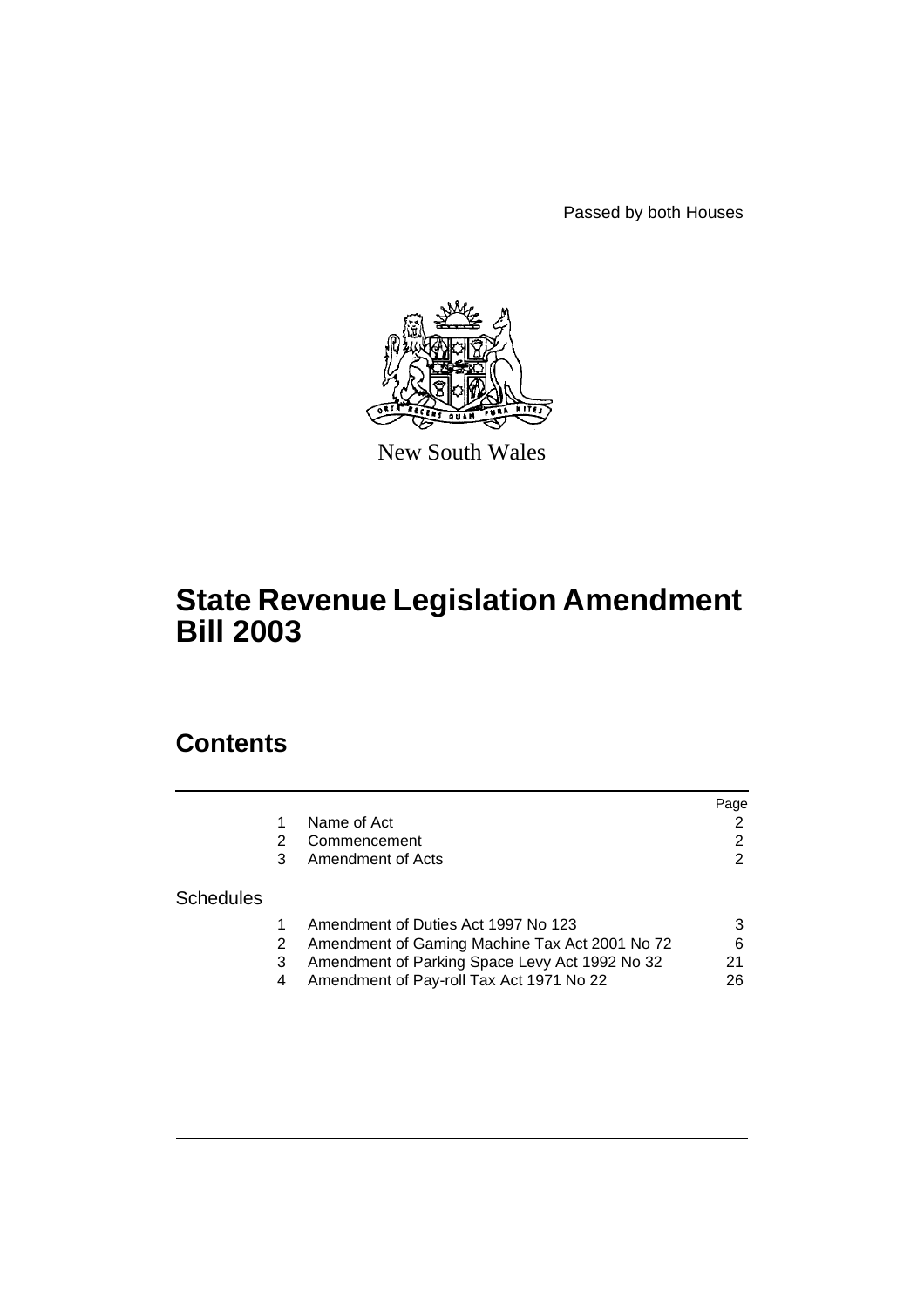*I certify that this PUBLIC BILL, which originated in the LEGISLATIVE ASSEMBLY, has finally passed the LEGISLATIVE COUNCIL and the LEGISLATIVE ASSEMBLY of NEW SOUTH WALES.*

> *Clerk of the Legislative Assembly. Legislative Assembly, Sydney, , 2003*



New South Wales

# **State Revenue Legislation Amendment Bill 2003**

Act No , 2003

An Act to make miscellaneous amendments to certain State revenue legislation; and for other purposes.

*I have examined this Bill, and find it to correspond in all respects with the Bill as finally passed by both Houses.*

*Chairman of Committees of the Legislative Assembly.*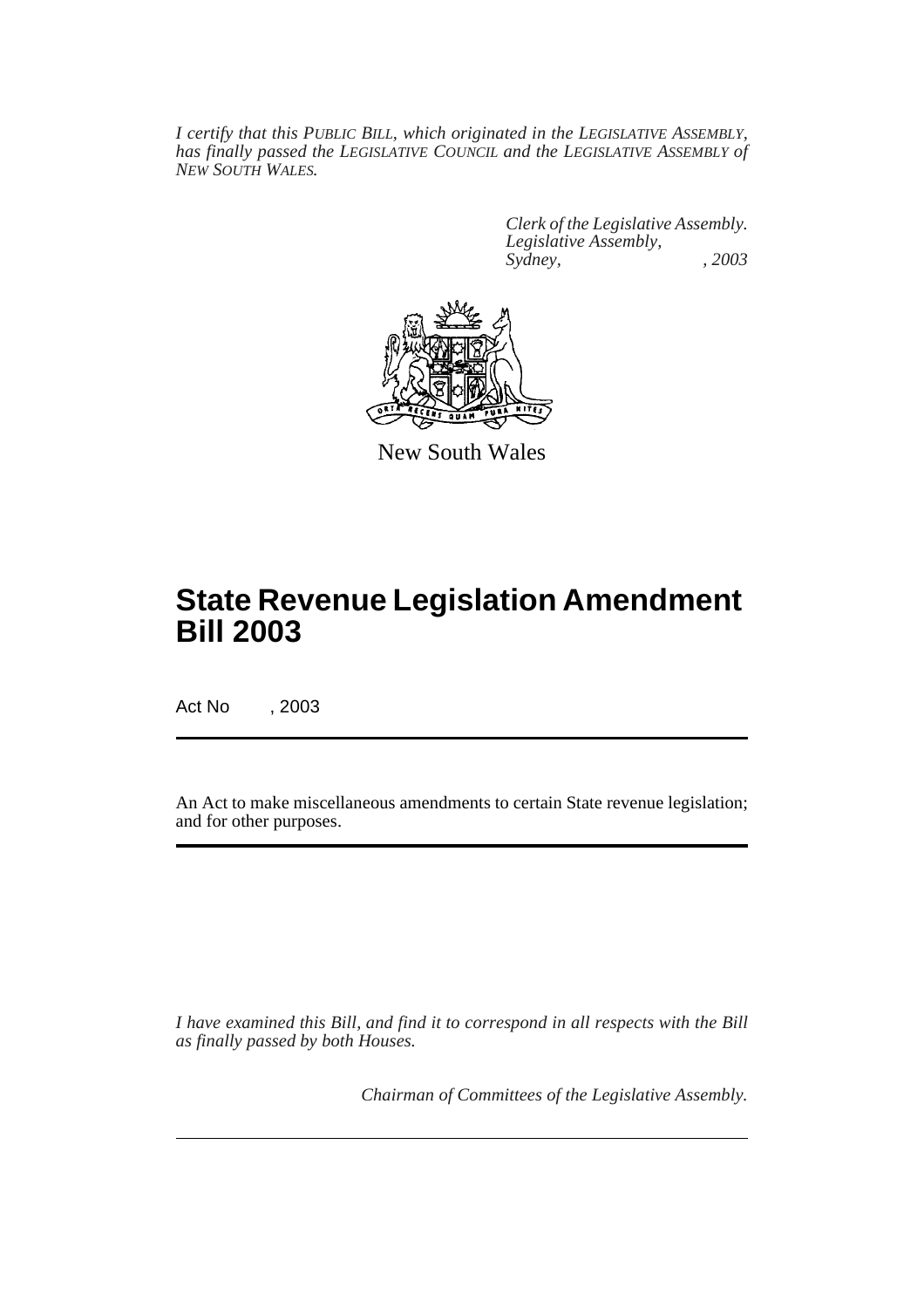### <span id="page-2-0"></span>**The Legislature of New South Wales enacts:**

### **1 Name of Act**

This Act is the *State Revenue Legislation Amendment Act 2003*.

### <span id="page-2-1"></span>**2 Commencement**

- (1) This Act commences on the date of assent, except as provided by this section.
- (2) The following provisions commence, or are taken to have commenced, on the dates indicated:

Schedule 1 on the date on which the Bill for this Act is introduced in the Legislative Assembly,

Schedule 2 on 1 October 2003,

Schedule 3 on 1 July 2003,

Schedule 4 (except Schedule 4 [7] and [8]) on 1 July 2003,

Schedule 4 [7] and [8] on 1 January 2004.

### <span id="page-2-2"></span>**3 Amendment of Acts**

The Acts specified in Schedules 1–4 are amended as set out in those Schedules.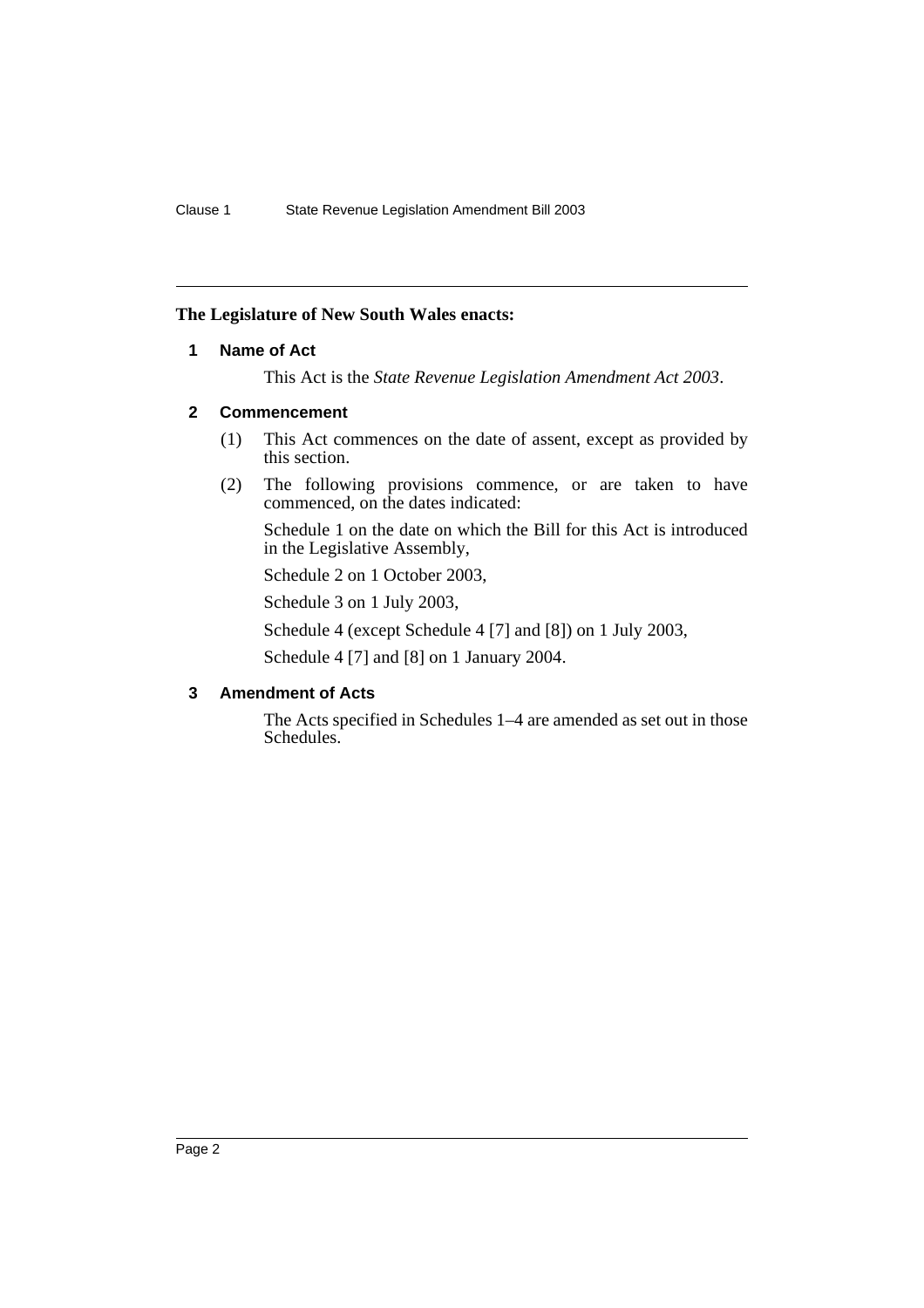Amendment of Duties Act 1997 No 123 Schedule 1

# <span id="page-3-0"></span>**Schedule 1 Amendment of Duties Act 1997 No 123**

(Section 3)

### **[1] Section 226 Payment of duty on mortgages associated with debenture issues**

Insert "first executed before the cut-off date" after "mortgage" in section  $226(1)$  (b).

### **[2] Section 226 (2)**

Omit the subsection. Insert instead:

- (2) If the corporation and the trustee for the debenture holders give a written undertaking in the approved form to the Chief Commissioner:
	- (a) a mortgage first executed by the corporation before the cut-off date and solely securing the repayment of money received or to be received by the corporation in respect of its debentures is not liable to mortgage duty in respect of advances arising from debentures subscribed for before the cut-off date, and
	- (b) a mortgage, not executed by the corporation, and first executed before the cut-off date, solely securing the repayment of such money is liable to duty of \$10 in respect of advances arising from debentures subscribed for before the cut-off date, and
	- (c) a mortgage, whether executed by the corporation or by another party, and first executed before the cut-off date, and securing in part the repayment of such money is not liable to mortgage duty in respect of advances arising from debentures subscribed for before the cut-off date.

**Note.** The State Revenue Legislation Amendment Act 2003 terminated the concession provided for by this section in respect of mortgages executed, or debentures subscribed for, on or after the cut-off date.

### **[3] Section 226 (3)**

Insert "before the cut-off date" after "the total amount subscribed for in New South Wales".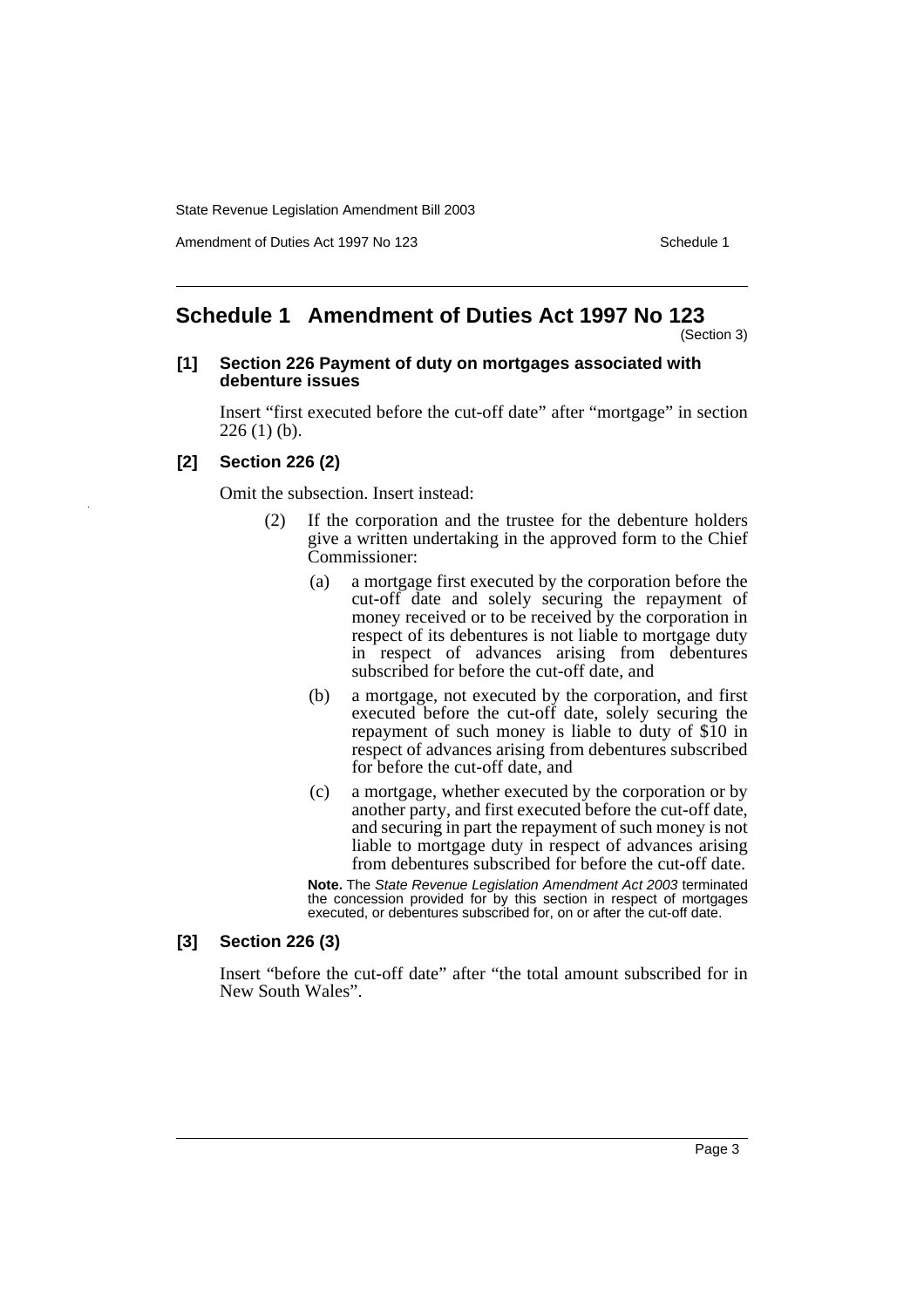Schedule 1 Amendment of Duties Act 1997 No 123

### **[4] Section 226 (3A)–(3D)**

Insert after section 226 (3):

- (3A) The obligation to lodge a statutory declaration in July each year ceases after July 2003.
- (3B) Section 208 (2) applies in respect of a mortgage referred to in subsection (2), first executed on or after 1 January 1999, if an advance or further advance is made on or after the cut-off date (other than an advance arising from debentures subscribed for before the cut-off date) as if the reference to the amount secured by the mortgage at the time a liability to duty last arose were a reference to the disclosed debenture amount.
- (3C) For the purposes of the application of section 213 (2) to such a mortgage, the mortgage is taken to have been duly stamped for the disclosed debenture amount.
- (3D) For the purposes of this section, the *disclosed debenture amount* is the total amount of debentures subscribed for in New South Wales before the cut-off date and disclosed to the Chief Commissioner in a statutory declaration referred to in subsection (3).

### **[5] Section 226 (5)**

Insert after section 226 (4):

(5) In this section:

*cut-off date* means the date of commencement of Schedule 1 to the *State Revenue Legislation Amendment Act 2003*.

### **[6] Schedule 1 Savings, transitional and other provisions**

Insert at the end of clause 1 (1):

*State Revenue Legislation Amendment Act 2003*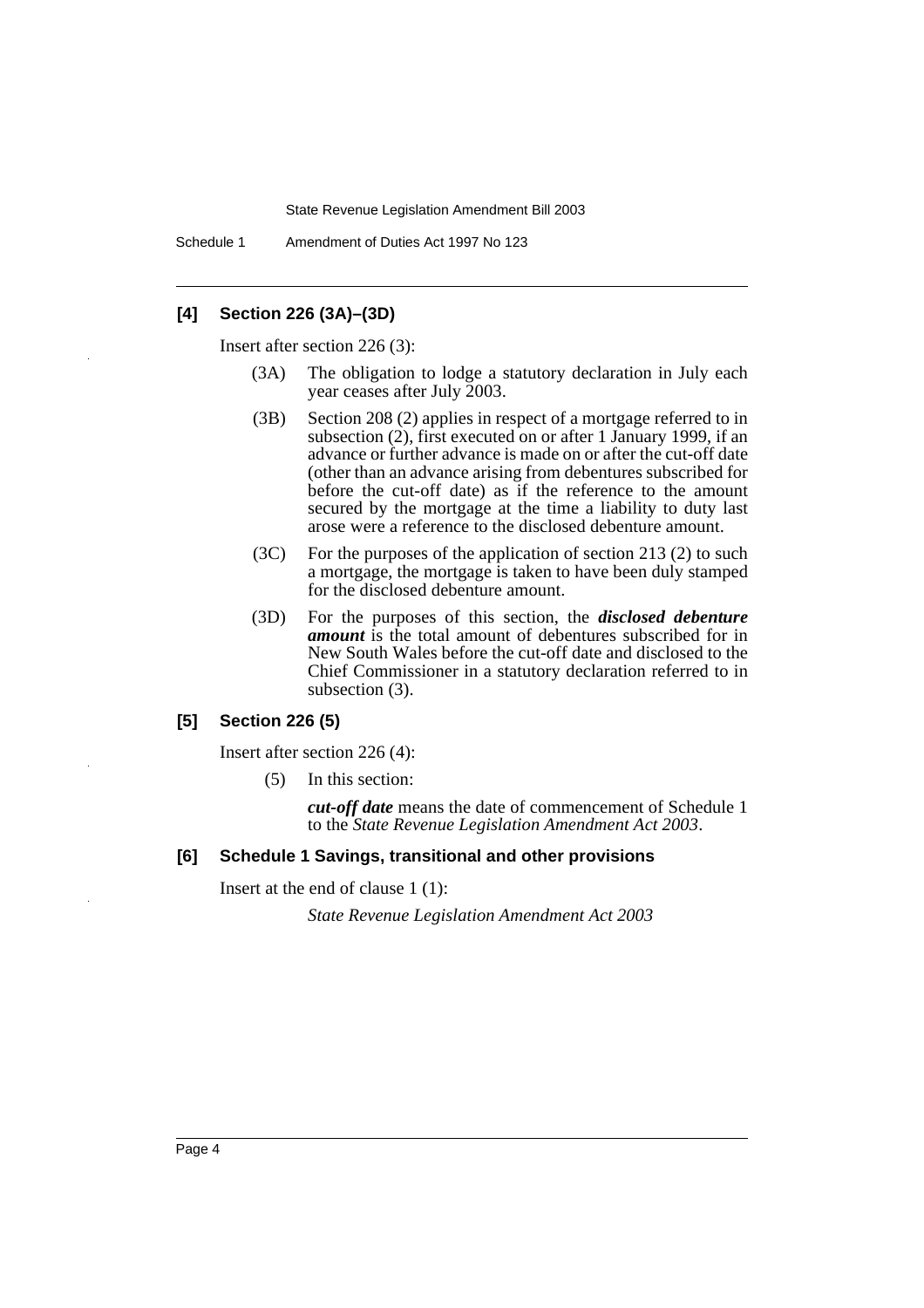Amendment of Duties Act 1997 No 123 Schedule 1

# **[7] Schedule 1, Part 12**

Insert after Part 11:

# **Part 12 Provisions consequent on enactment of State Revenue Legislation Amendment Act 2003**

### **33 Changes to section 226**

The imposition, payment and recovery of duty under this Act before the date of assent to the *State Revenue Legislation Amendment Act 2003* is taken to have been validly done to the extent that it would have been validly done had that Act been in force at the time that it was done.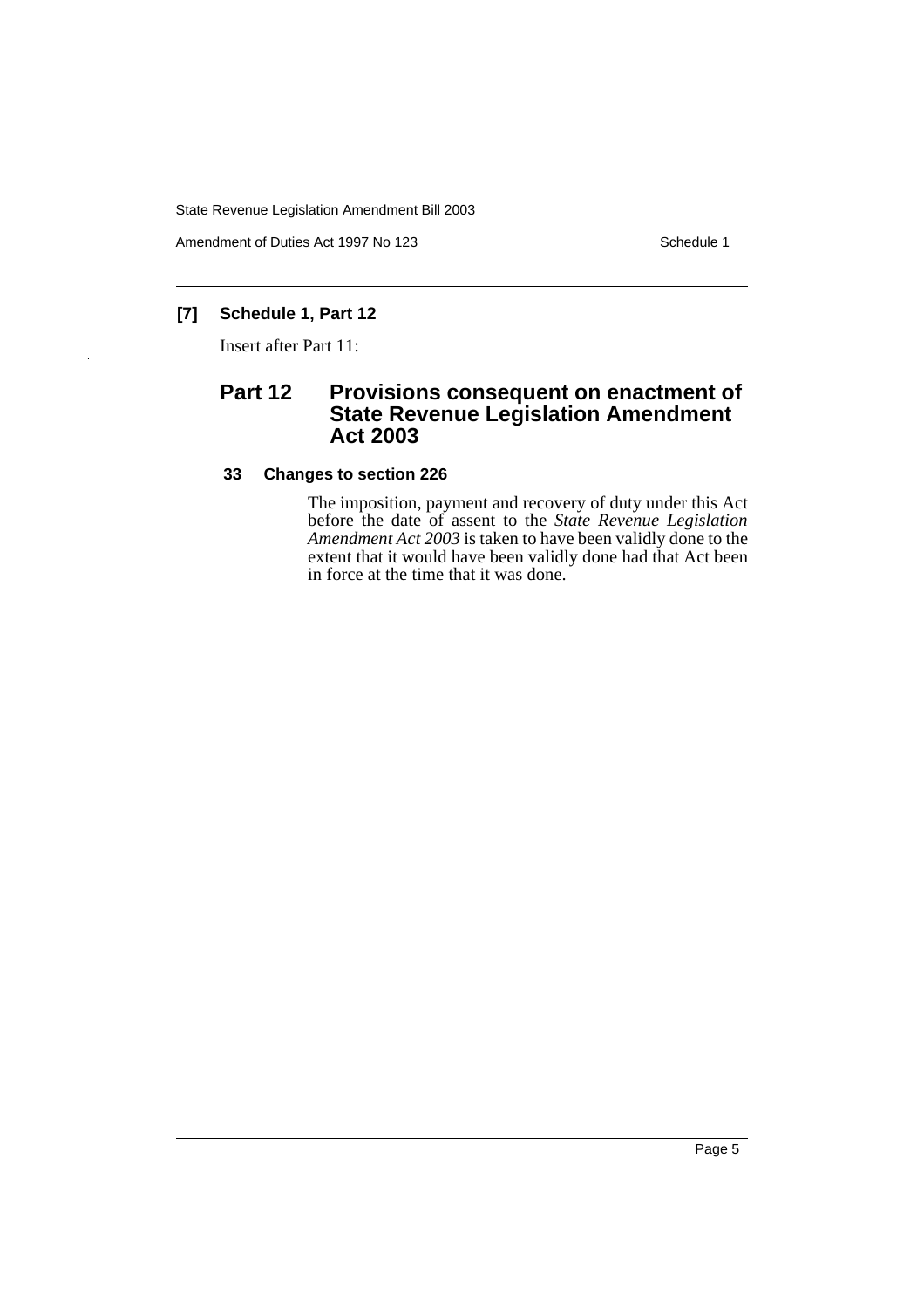Schedule 2 Amendment of Gaming Machine Tax Act 2001 No 72

# <span id="page-6-0"></span>**Schedule 2 Amendment of Gaming Machine Tax Act 2001 No 72**

(Section 3)

### **[1] Section 3 Definitions**

Omit the definition of *tax year* from section 3 (1). Insert instead:

*tax year* means:

- (a) in relation to a hotelier—the period of 12 months commencing on 1 July, and
- (b) in relation to a registered club—the period of 12 months commencing on 1 September.

#### **[2] Section 3 (3)**

Insert after section 3 (2):

(3) A reference in this Act to a tax year of a specified year is a reference to the tax year that commences in that specified year. For example, a reference to the 2004 tax year is a reference to the tax year that commences on 1 July 2004 (in relation to a hotelier) or 1 September 2004 (in relation to a registered club).

#### **[3] Section 7 Payment by instalments**

Omit section 7 (1). Insert instead:

- (1) For the purposes of this Act:
	- (a) each tax year of a hotelier is divided into 4 periods of 3 months commencing on 1 July, 1 October, 1 January and 1 April, and
	- (b) each tax year of a registered club is divided into 4 periods of 3 months commencing on 1 September, 1 December, 1 March and 1 June.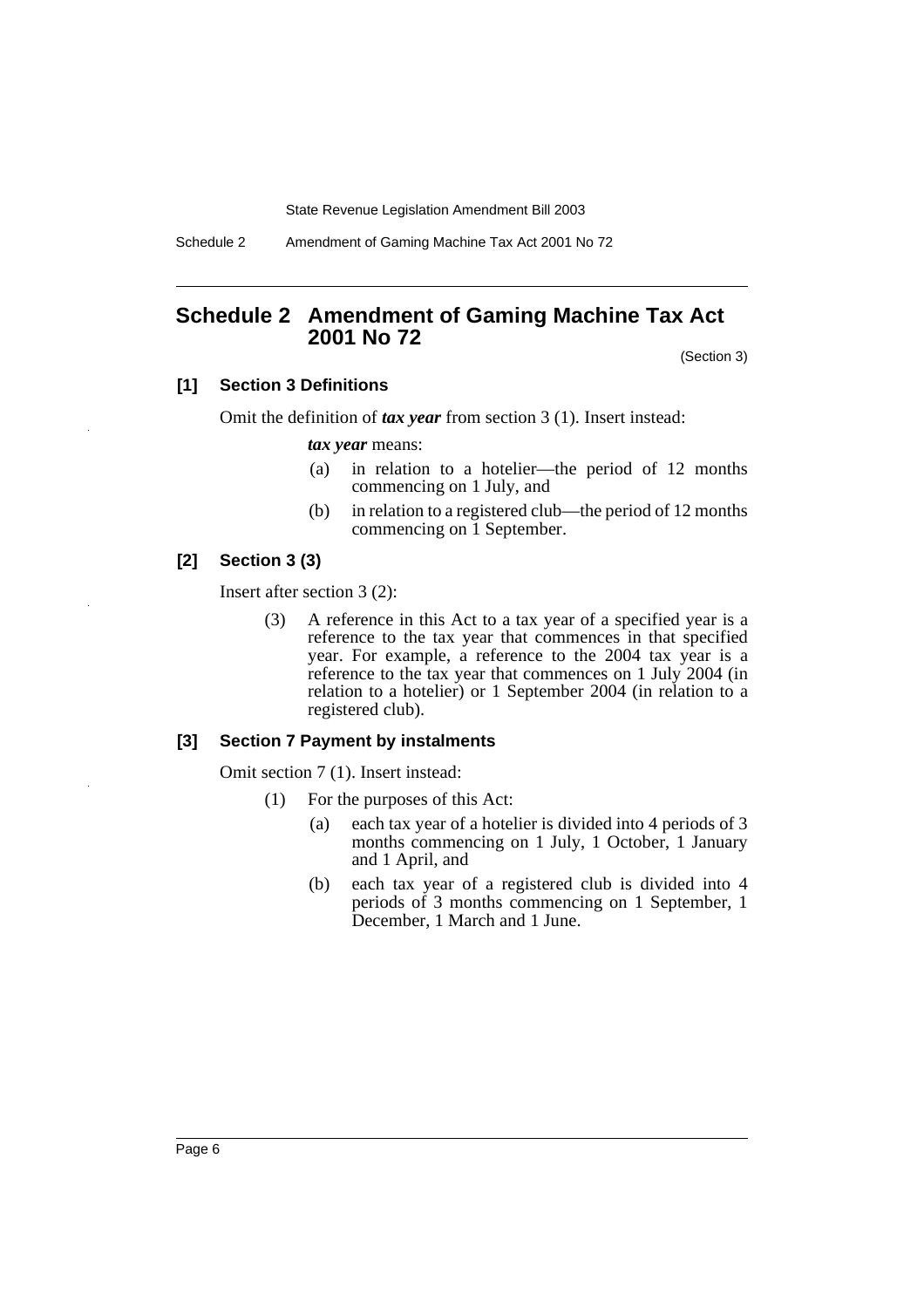Amendment of Gaming Machine Tax Act 2001 No 72 Schedule 2

### **[4] Part 3**

Omit the Part. Insert instead:

### **Part 3 Rates of tax**

### **Division 1 Hoteliers**

### **12 Annual rate for hoteliers**

- (1) If the profits from all gaming machines kept in a hotel in a tax year do not exceed \$25,000, tax is payable on the profits at the rate of tax rate 1 for the tax year.
- (2) If the profits from all gaming machines kept in a hotel in a tax year exceed \$25,000, but do not exceed \$200,000, tax is payable:
	- (a) on \$25,000 of those profits at the rate of tax rate 1 for the tax year, and
	- (b) on so much of those profits as exceeds \$25,000 at the rate of tax rate 2 for the tax year.
- (3) If the profits from all gaming machines kept in a hotel in a tax year exceed \$200,000, but do not exceed \$400,000, tax is payable:
	- (a) on \$25,000 of those profits at the rate of tax rate 1 for the tax year, and
	- (b) on \$175,000 of those profits at the rate of tax rate 2 for the tax year, and
	- (c) on so much of those profits as exceeds \$200,000 at the rate of tax rate 3 for the tax year.
- (4) If the profits from all gaming machines kept in a hotel in a tax year exceed \$400,000, but do not exceed \$1,000,000, tax is payable:
	- (a) on \$25,000 of those profits at the rate of tax rate 1 for the tax year, and
	- (b) on \$175,000 of those profits at the rate of tax rate 2 for the tax year, and
	- (c) on \$200,000 of those profits at the rate of tax rate 3 for the tax year, and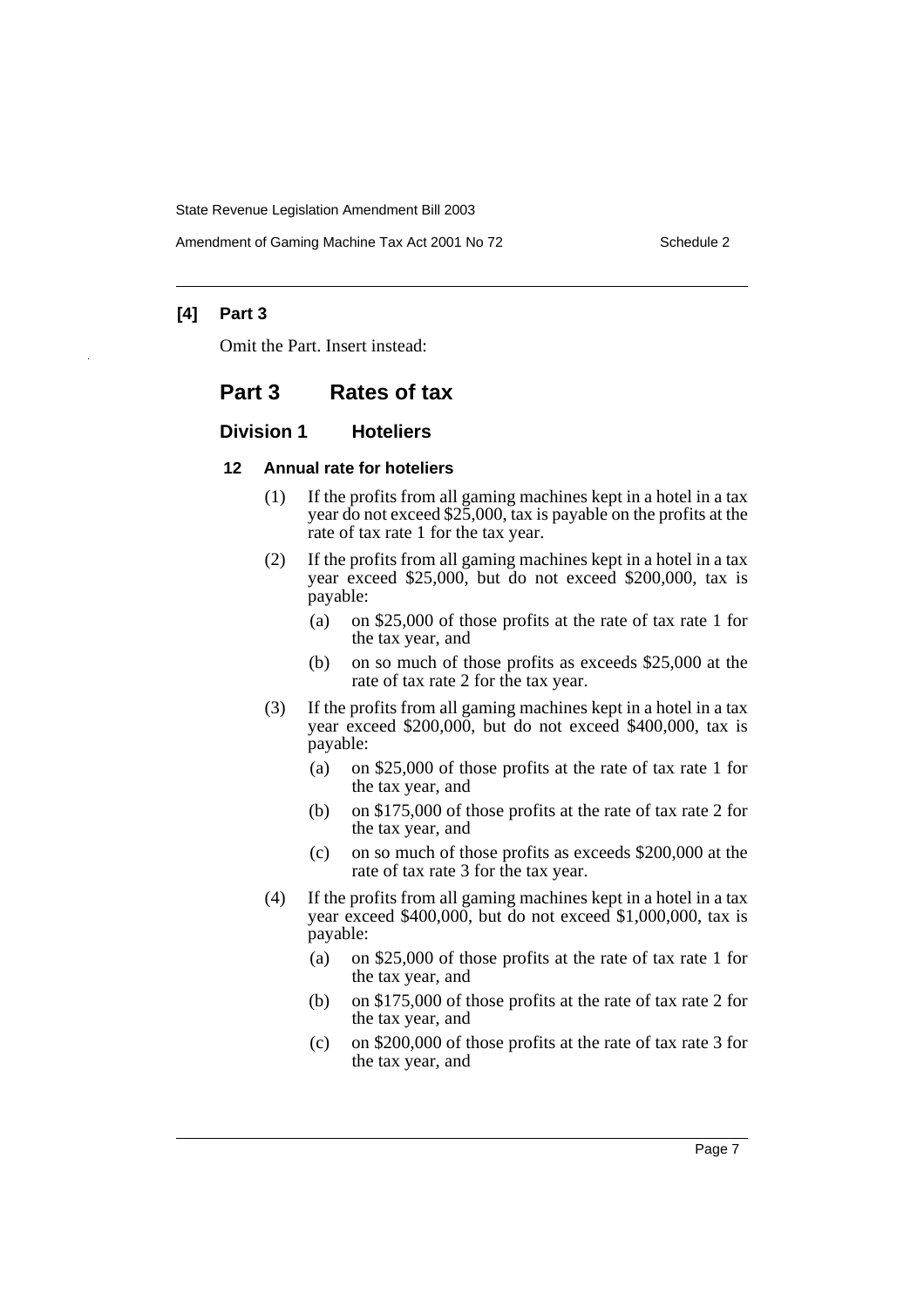- (d) on so much of those profits as exceeds \$400,000 at the rate of tax rate 4 for the tax year.
- (5) If the profits from all gaming machines kept in a hotel in a tax year exceed \$1,000,000, but do not exceed \$5,000,000, tax is payable:
	- (a) on \$25,000 of those profits at the rate of tax rate 1 for the tax year, and
	- (b) on \$175,000 of those profits at the rate of tax rate 2 for the tax year, and
	- (c) on \$200,000 of those profits at the rate of tax rate 3 for the tax year, and
	- (d) on \$600,000 of those profits at the rate of tax rate 4 for the tax year, and
	- (e) on so much of those profits as exceeds \$1,000,000 at the rate of tax rate 5 for the tax year.
- (6) If the profits from all gaming machines kept in a hotel in a tax year exceed \$5,000,000, tax is payable:
	- (a) on \$25,000 of those profits at the rate of tax rate 1 for the tax year, and
	- (b) on \$175,000 of those profits at the rate of tax rate 2 for the tax year, and
	- (c) on \$200,000 of those profits at the rate of tax rate 3 for the tax year, and
	- (d) on \$600,000 of those profits at the rate of tax rate 4 for the tax year, and
	- (e) on \$4,000,000 of those profits at the rate of tax rate 5 for the tax year, and
	- (f) on so much of those profits as exceeds \$5,000,000 at the rate of tax rate 6 for the tax year.

#### **13 Instalment rate for hoteliers**

(1) If the profits from all gaming machines kept in a hotel in an instalment period do not exceed \$6,250, the instalment payable is the amount determined by multiplying those profits by tax rate 1 for the tax year in which the instalment period commences.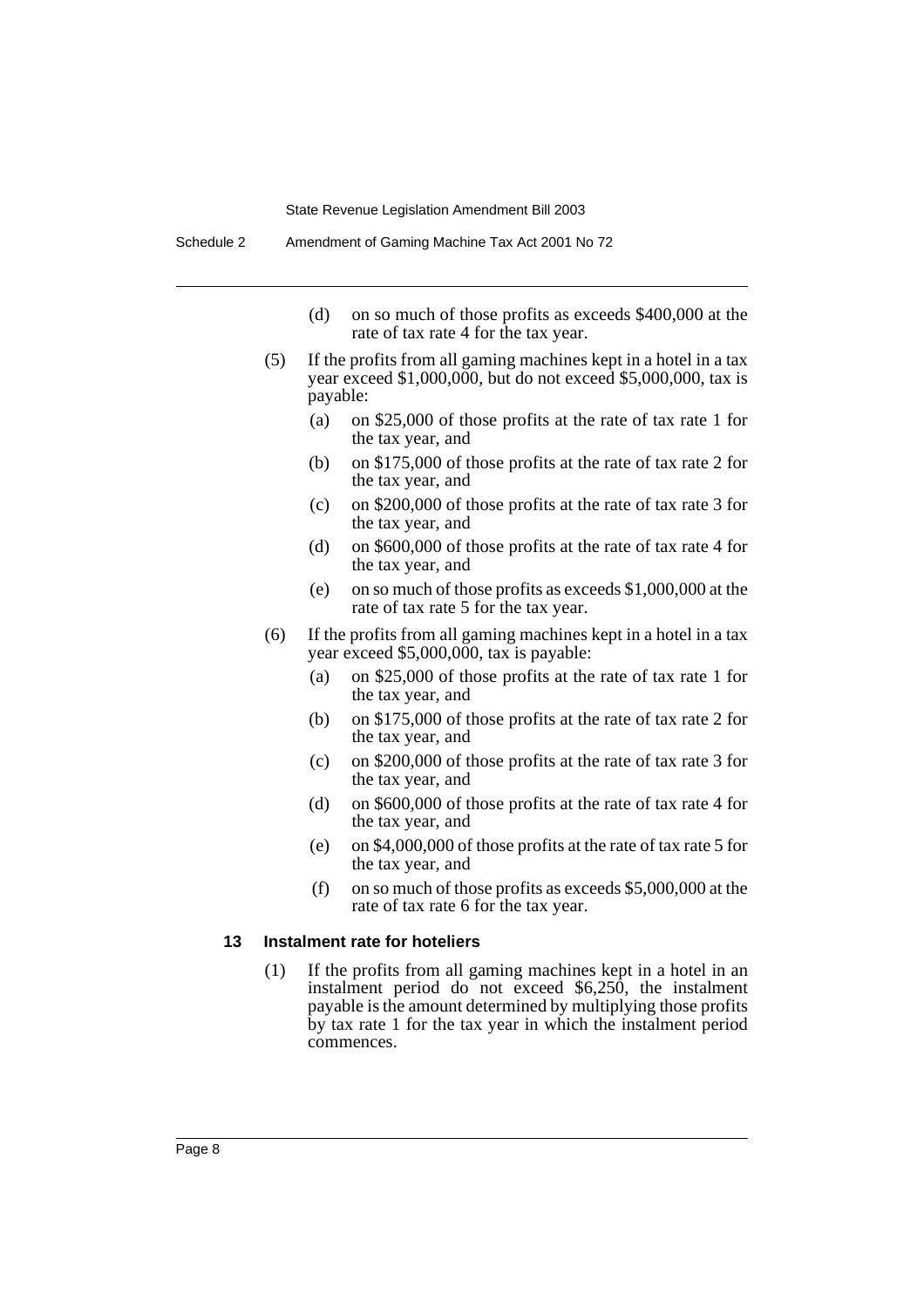Amendment of Gaming Machine Tax Act 2001 No 72 Schedule 2

- (2) If the profits from all gaming machines kept in a hotel in an instalment period exceed \$6,250, but do not exceed \$50,000, the instalment payable is the sum of the following amounts:
	- (a) the amount determined by multiplying \$6,250 by tax rate 1 for the tax year in which the instalment period commences,
	- (b) the amount determined by multiplying the amount by which those profits exceed \$6,250 by tax rate 2 for the tax year in which the instalment period commences.
- (3) If the profits from all gaming machines kept in a hotel in an instalment period exceed \$50,000, but do not exceed \$100,000, the instalment payable is the sum of the following amounts:
	- (a) the amount determined by multiplying \$6,250 by tax rate 1 for the tax year in which the instalment period commences,
	- (b) the amount determined by multiplying \$43,750 by tax rate 2 for the tax year in which the instalment period commences,
	- (c) the amount determined by multiplying the amount by which those profits exceed \$50,000 by tax rate 3 for the tax year in which the instalment period commences.
- (4) If the profits from all gaming machines kept in a hotel in an instalment period exceed \$100,000, but do not exceed \$250,000, the instalment payable is the sum of the following amounts:
	- (a) the amount determined by multiplying \$6,250 by tax rate 1 for the tax year in which the instalment period commences,
	- (b) the amount determined by multiplying \$43,750 by tax rate 2 for the tax year in which the instalment period commences,
	- (c) the amount determined by multiplying \$50,000 by tax rate 3 for the tax year in which the instalment period commences,
	- (d) the amount determined by multiplying the amount by which those profits exceed \$100,000 by tax rate 4 for the tax year in which the instalment period commences.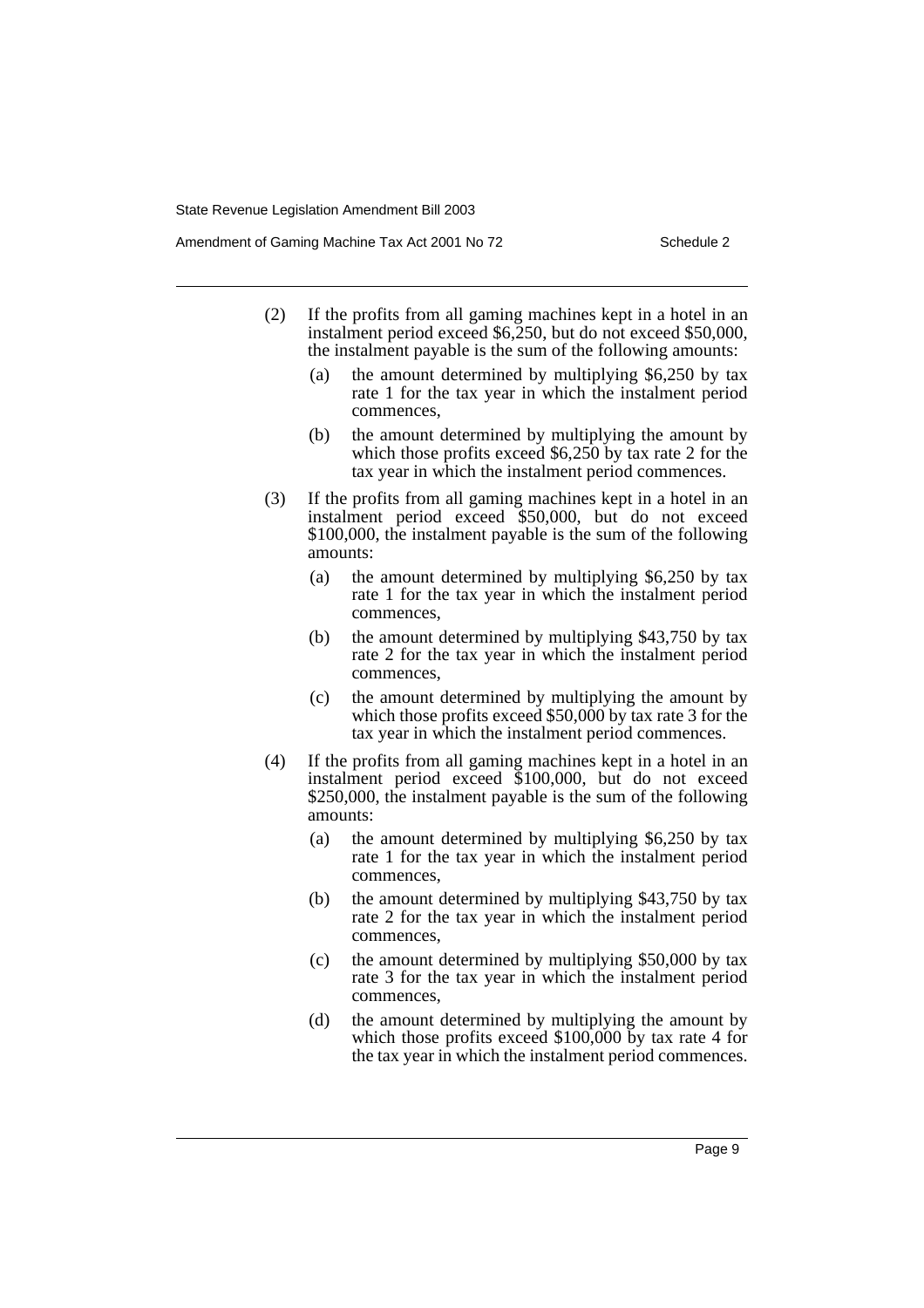- (5) If the profits from all gaming machines kept in a hotel in an instalment period exceed \$250,000, but do not exceed \$1,250,000, the instalment payable is the sum of the following amounts:
	- (a) the amount determined by multiplying \$6,250 by tax rate 1 for the tax year in which the instalment period commences,
	- (b) the amount determined by multiplying \$43,750 by tax rate 2 for the tax year in which the instalment period commences,
	- (c) the amount determined by multiplying \$50,000 by tax rate 3 for the tax year in which the instalment period commences,
	- (d) the amount determined by multiplying \$150,000 by tax rate 4 for the tax year in which the instalment period commences,
	- (e) the amount determined by multiplying the amount by which those profits exceed \$250,000 by tax rate 5 for the tax year in which the instalment period commences.
- (6) If the profits from all gaming machines kept in a hotel in an instalment period exceed \$1,250,000, the instalment payable is the sum of the following amounts:
	- (a) the amount determined by multiplying \$6,250 by tax rate 1 for the tax year in which the instalment period commences,
	- (b) the amount determined by multiplying \$43,750 by tax rate 2 for the tax year in which the instalment period commences,
	- (c) the amount determined by multiplying \$50,000 by tax rate 3 for the tax year in which the instalment period commences,
	- (d) the amount determined by multiplying \$150,000 by tax rate 4 for the tax year in which the instalment period commences,
	- (e) the amount determined by multiplying \$1,000,000 by tax rate 5 for the tax year in which the instalment period commences,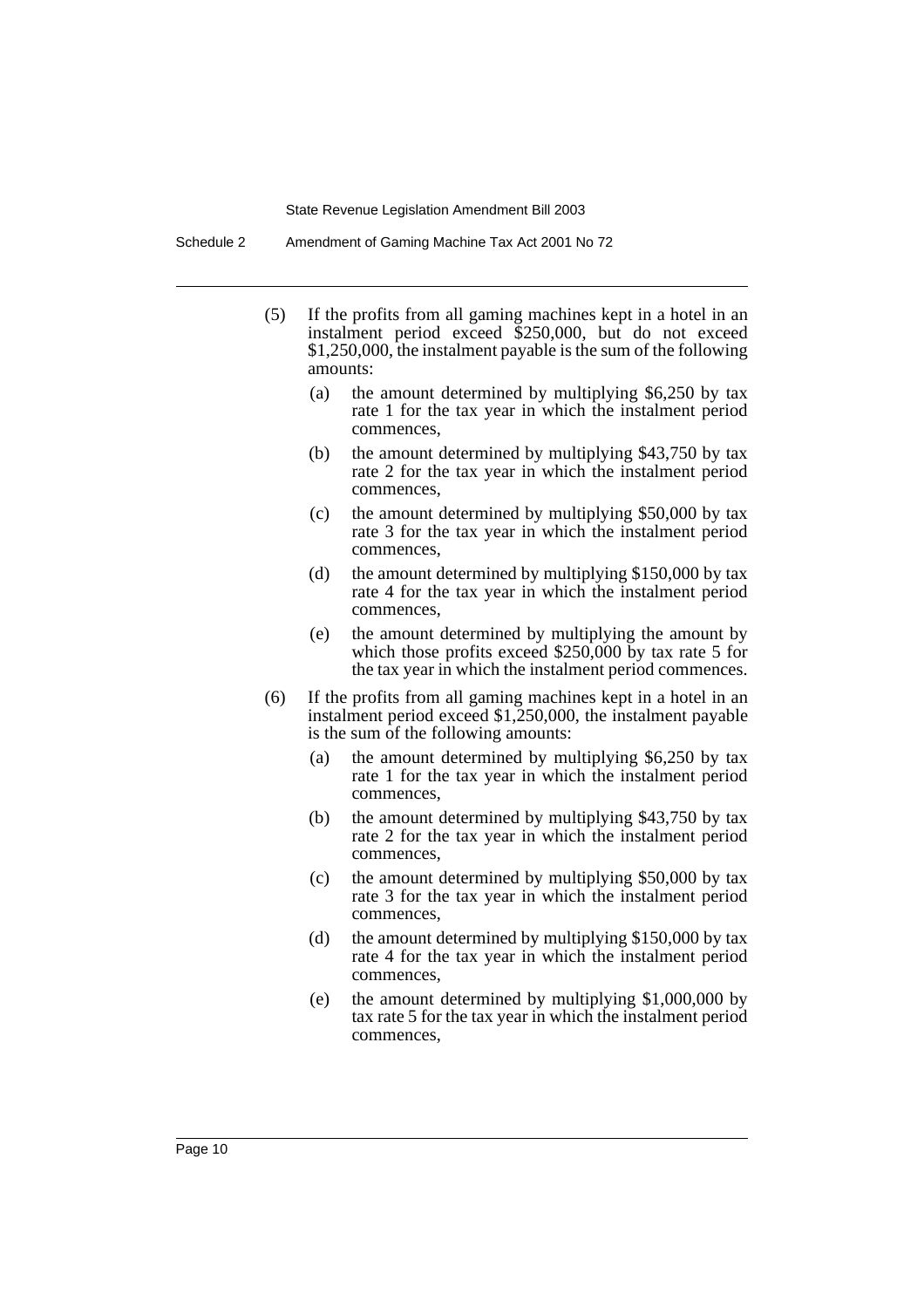Amendment of Gaming Machine Tax Act 2001 No 72 Schedule 2

(f) the amount determined by multiplying the amount by which those profits exceed  $$1,250,000$  by tax rate 6 for the tax year in which the instalment period commences.

#### **13A Tax rates for hoteliers**

In this Division:

*tax rate 1* for a tax year means the rate (expressed as a percentage) specified in column 1 of Table 1 next to the tax year concerned.

*tax rate 2* for a tax year means the rate (expressed as a percentage) specified in column 2 of Table 1 next to the tax year concerned.

*tax rate 3* for a tax year means the rate (expressed as a percentage) specified in column 3 of Table 1 next to the tax year concerned.

*tax rate 4* for a tax year means the rate (expressed as a percentage) specified in column 4 of Table 1 next to the tax year concerned.

*tax rate 5* for a tax year means the rate (expressed as a percentage) specified in column 5 of Table 1 next to the tax year concerned.

*tax rate 6* for a tax year means the rate (expressed as a percentage) specified in column 6 of Table 1 next to the tax year concerned.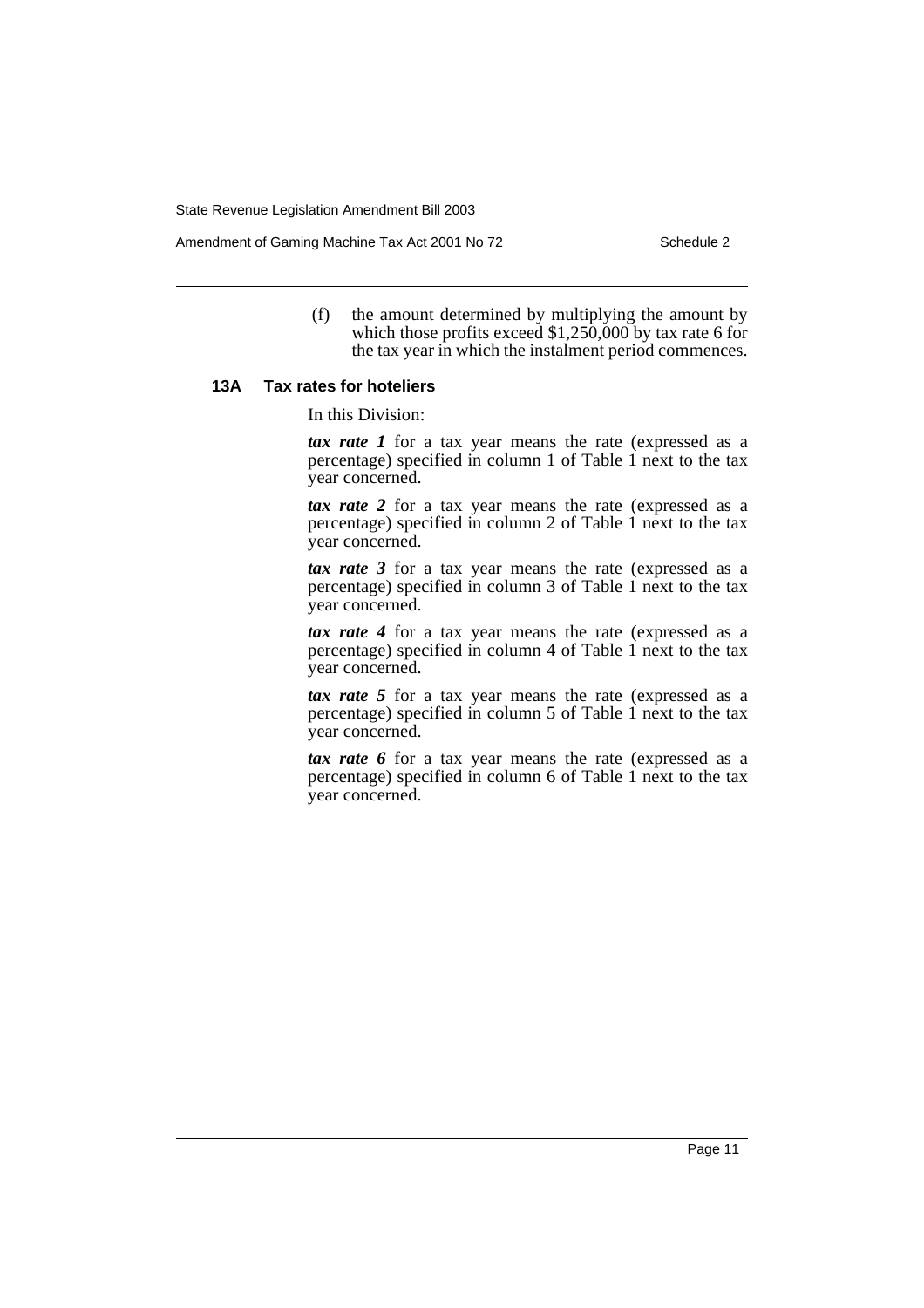Schedule 2 Amendment of Gaming Machine Tax Act 2001 No 72

|                                       | 1                                   | Column Column Column Column Column Column<br>2 | 3                                                                                     | 4                                   | 5                                   | 6                                                                |
|---------------------------------------|-------------------------------------|------------------------------------------------|---------------------------------------------------------------------------------------|-------------------------------------|-------------------------------------|------------------------------------------------------------------|
| Tax year                              | Tax rate<br>1(%)<br>(\$0-<br>\$25K) | 2(%)<br>not<br>\$200K)                         | Tax rate Tax rate Tax rate Tax rate<br>3(%)<br>\$25K but \$200K<br>but not<br>\$400K) | 4 (%)<br>\$400K<br>but not<br>\$1M) | 5(%)<br>\$1M but \$5M)<br>not \$5M) | Tax rate<br>6(%)<br>(exceeds (exceeds (exceeds (exceeds (exceeds |
| 2004                                  | 5.8                                 | 15.8                                           | 17.2                                                                                  | 26.5                                | 31.5                                | 33.6                                                             |
| 2005                                  | 5.7                                 | 15.7                                           | 18.5                                                                                  | 27.1                                | 32.1                                | 36.4                                                             |
| 2006                                  | 5.5                                 | 15.5                                           | 19.8                                                                                  | 27.7                                | 32.7                                | 39.1                                                             |
| 2007                                  | 5.4                                 | 15.4                                           | 21.1                                                                                  | 28.2                                | 33.2                                | 41.8                                                             |
| 2008                                  | 5.3                                 | 15.3                                           | 22.4                                                                                  | 28.8                                | 33.8                                | 44.5                                                             |
| 2009                                  | 5.1                                 | 15.1                                           | 23.7                                                                                  | 29.4                                | 34.4                                | 47.3                                                             |
| $2010$ and<br>subsequent<br>tax years | 5.0                                 | 15.0                                           | 25.0                                                                                  | 30.0                                | 35.0                                | 50.0                                                             |

**Table 1: Tax rates—hoteliers**

**Note.** See Schedule 2A for arrangements for the 2003 tax year.

### **Division 2 Registered clubs**

### **14 Annual rate for registered clubs**

- (1) If the profits from all gaming machines kept on the premises of a registered club in a tax year do not exceed \$200,000, no tax is payable on the profits.
- (2) If the profits from all gaming machines kept on the premises of a registered club in a tax year exceed \$200,000, but do not exceed \$1,000,000, tax is payable on so much of those profits as exceeds \$200,000 at the rate of tax rate 1 for the tax year.
- (3) If the profits from all gaming machines kept on the premises of a registered club in a tax year exceed \$1,000,000, but do not exceed \$5,000,000, tax is payable:
	- (a) on \$800,000 of those profits at the rate of tax rate 1 for the tax year, and
	- (b) on so much of those profits as exceeds \$1,000,000 at the rate of tax rate 2 for the tax year.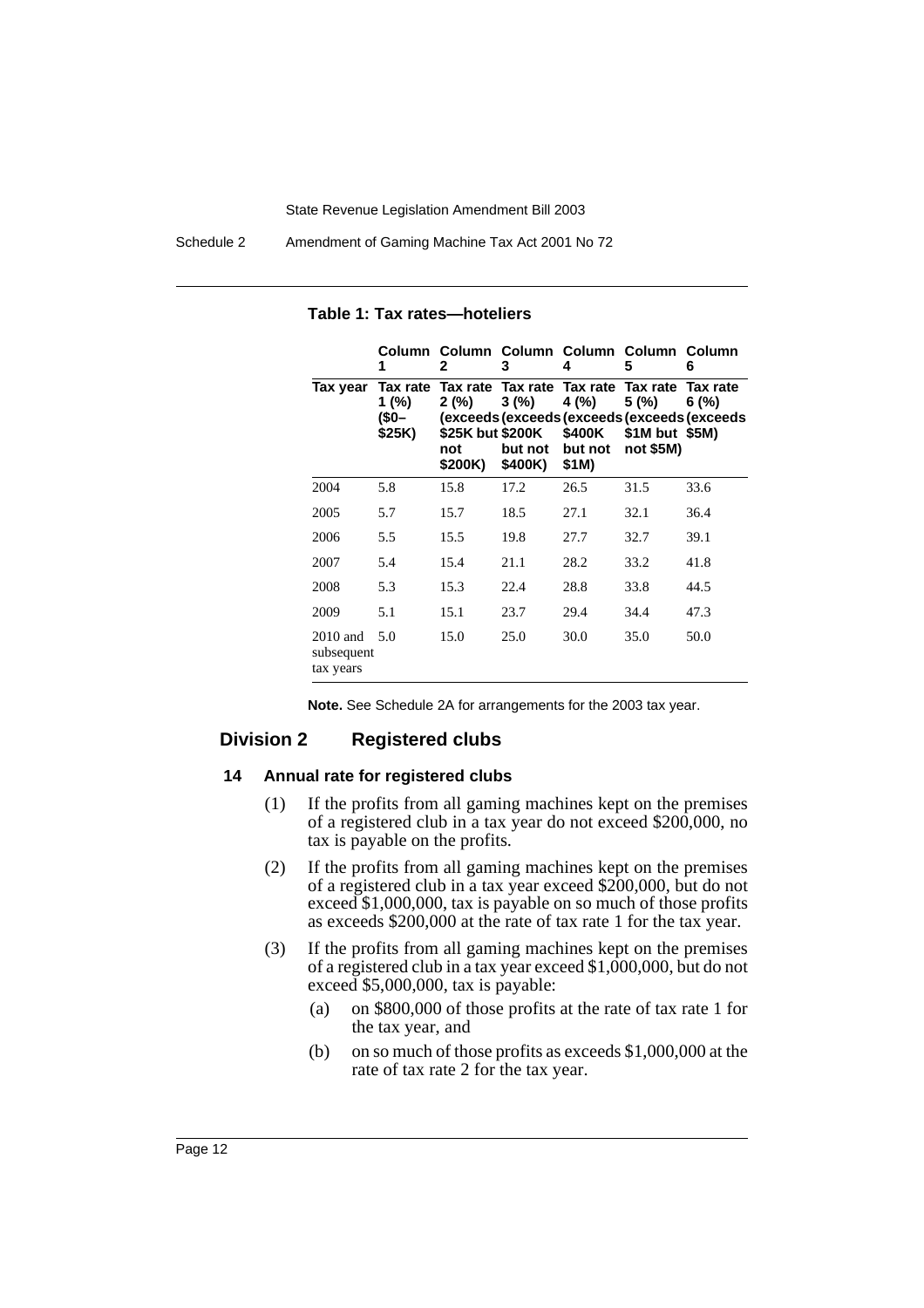Amendment of Gaming Machine Tax Act 2001 No 72 Schedule 2

- (4) If the profits from all gaming machines kept on the premises of a registered club in a tax year exceed \$5,000,000, but do not exceed \$10,000,000, tax is payable:
	- (a) on \$800,000 of those profits at the rate of tax rate 1 for the tax year, and
	- (b) on \$4,000,000 of those profits at the rate of tax rate 2 for the tax year, and
	- (c) on so much of those profits as exceeds \$5,000,000 at the rate of tax rate 3 for the tax year.
- (5) If the profits from all gaming machines kept on the premises of a registered club in a tax year exceed \$10,000,000, tax is payable:
	- (a) on \$800,000 of those profits at the rate of tax rate 1 for the tax year, and
	- (b) on \$4,000,000 of those profits at the rate of tax rate 2 for the tax year, and
	- (c) on \$5,000,000 of those profits at the rate of tax rate 3 for the tax year, and
	- (d) on so much of those profits as exceeds \$10,000,000 at the rate of tax rate 4 for the tax year.
- (6) This section is subject to Part 4.

#### **15 Instalment rate for registered clubs**

- (1) If the profits from all gaming machines kept on the premises of a registered club in an instalment period do not exceed \$50,000, no instalment is payable.
- (2) If the profits from all gaming machines kept on the premises of a registered club in an instalment period exceed \$50,000, but do not exceed \$250,000, the instalment payable is the amount determined by multiplying the amount by which those profits exceed \$50,000 by tax rate 1 for the tax year in which the instalment period commences.
- (3) If the profits from all gaming machines kept on the premises of a registered club in an instalment period exceed \$250,000, but do not exceed \$1,250,000, the instalment payable is the sum of the following amounts: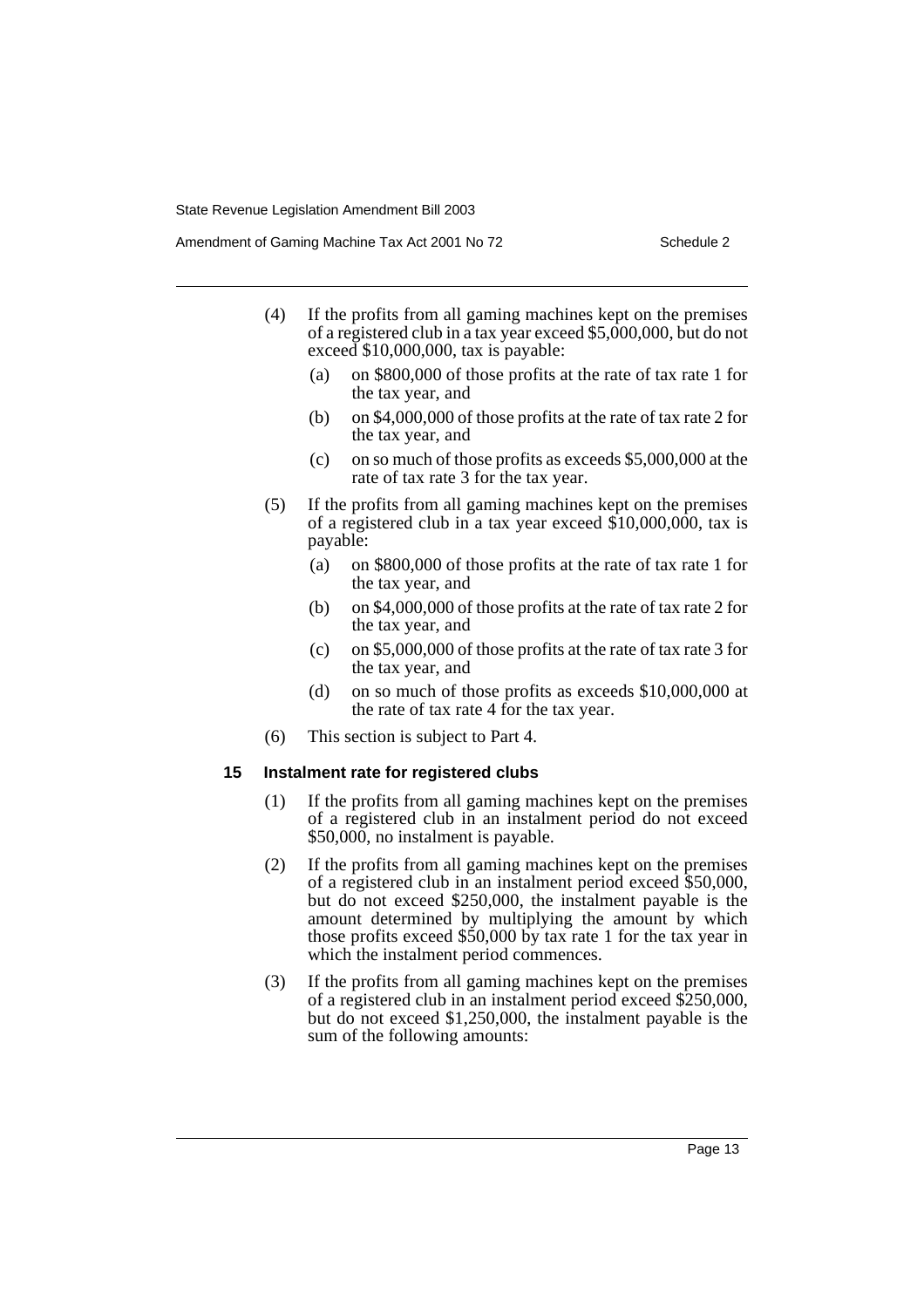- (a) the amount determined by multiplying \$200,000 by tax rate 1 for the tax year in which the instalment period commences,
- (b) the amount determined by multiplying the amount by which those profits exceed \$250,000 by tax rate 2 for the tax year in which the instalment period commences.
- (4) If the profits from all gaming machines kept on the premises of a registered club in an instalment period exceed \$1,250,000, but do not exceed \$2,500,000, the instalment payable is the sum of the following amounts:
	- (a) the amount determined by multiplying \$200,000 by tax rate 1 for the tax year in which the instalment period commences,
	- (b) the amount determined by multiplying \$1,000,000 by tax rate 2 for the tax year in which the instalment period commences,
	- (c) the amount determined by multiplying the amount by which those profits exceed \$1,250,000 by tax rate 3 for the tax year in which the instalment period commences.
- (5) If the profits from all gaming machines kept on the premises of a registered club in an instalment period exceed \$2,500,000, the instalment payable is the sum of the following amounts:
	- (a) the amount determined by multiplying \$200,000 by tax rate 1 for the tax year in which the instalment period commences,
	- (b) the amount determined by multiplying \$1,000,000 by tax rate 2 for the tax year in which the instalment period commences,
	- (c) the amount determined by multiplying \$1,250,000 by tax rate 3 for the tax year in which the instalment period commences,
	- (d) the amount determined by multiplying the amount by which those profits exceed \$2,500,000 by tax rate 4 for the tax year in which the instalment period commences.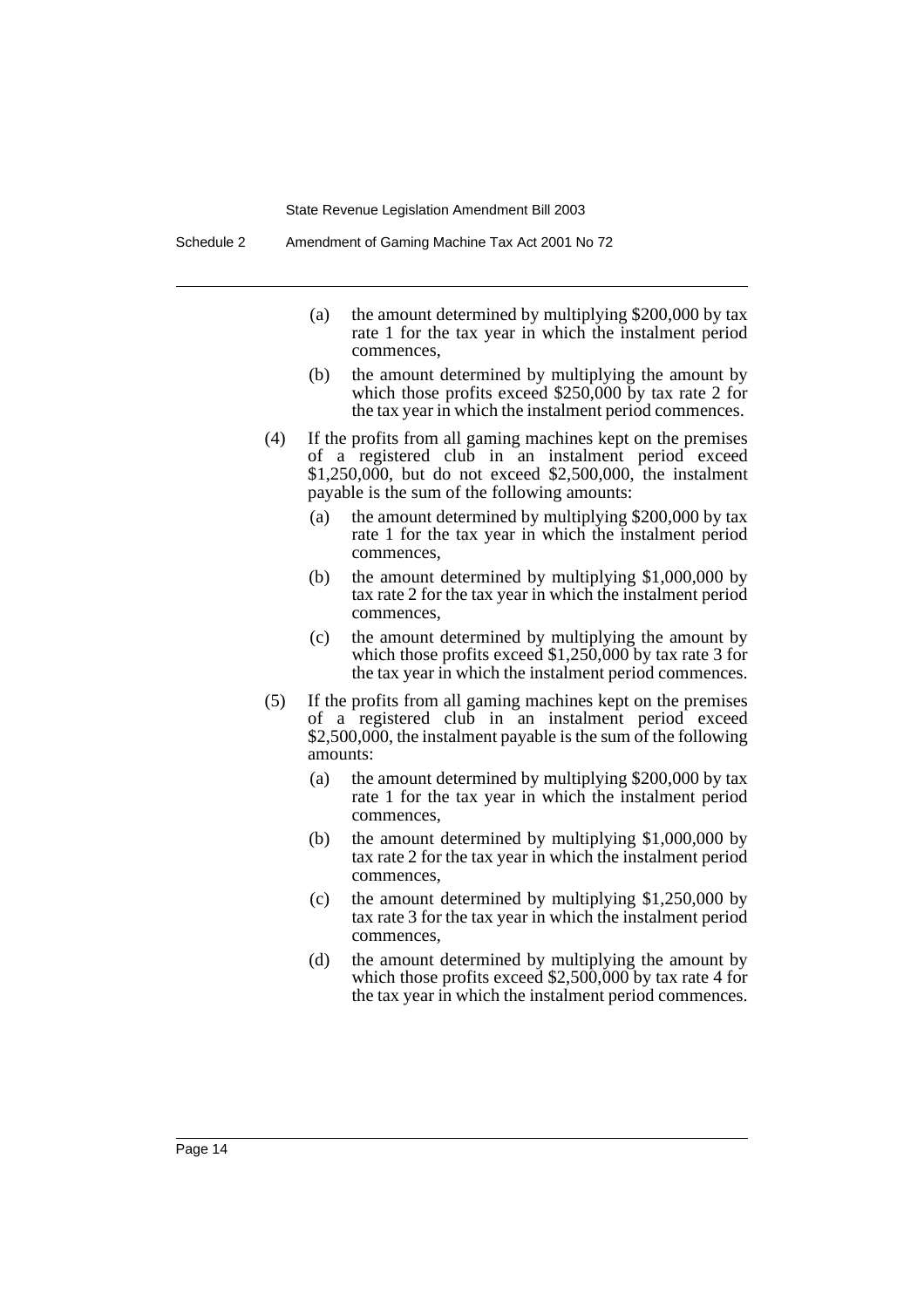Amendment of Gaming Machine Tax Act 2001 No 72 Schedule 2

- (6) For the purposes of this section, *tax rate 2*, *3* or *4* for a tax year is the rate that results from reducing by 1.5 the number specified as the tax rate concerned for that year in Table 2. **Note.** For example, tax rate 2 for an instalment in the 2004 tax year is 16.8 (18.3 minus 1.5). The purpose of the reduction under subsection (6) is to take account of any rebate that may be available under Part 4.
- (7) Despite anything to the contrary in this section, the remainder of any tax that, under this Division, remains payable in respect of the whole of a tax year is payable at the time of payment of the last instalment for the year.
- (8) Subsection (7) does not affect any provision of the *Taxation Administration Act 1996* or any arrangement that may be entered into under that Act for the payment or compromise of any debt.

### **15A Tax rates for registered clubs**

In this Division:

*tax rate 1* for a tax year means the rate (expressed as a percentage) specified in column 1 of Table 2 next to the tax year concerned.

*tax rate 2* for a tax year means the rate (expressed as a percentage) specified in column 2 of Table 2 next to the tax year concerned.

*tax rate 3* for a tax year means the rate (expressed as a percentage) specified in column 3 of Table 2 next to the tax year concerned.

*tax rate 4* for a tax year means the rate (expressed as a percentage) specified in column 4 of Table 2 next to the tax year concerned.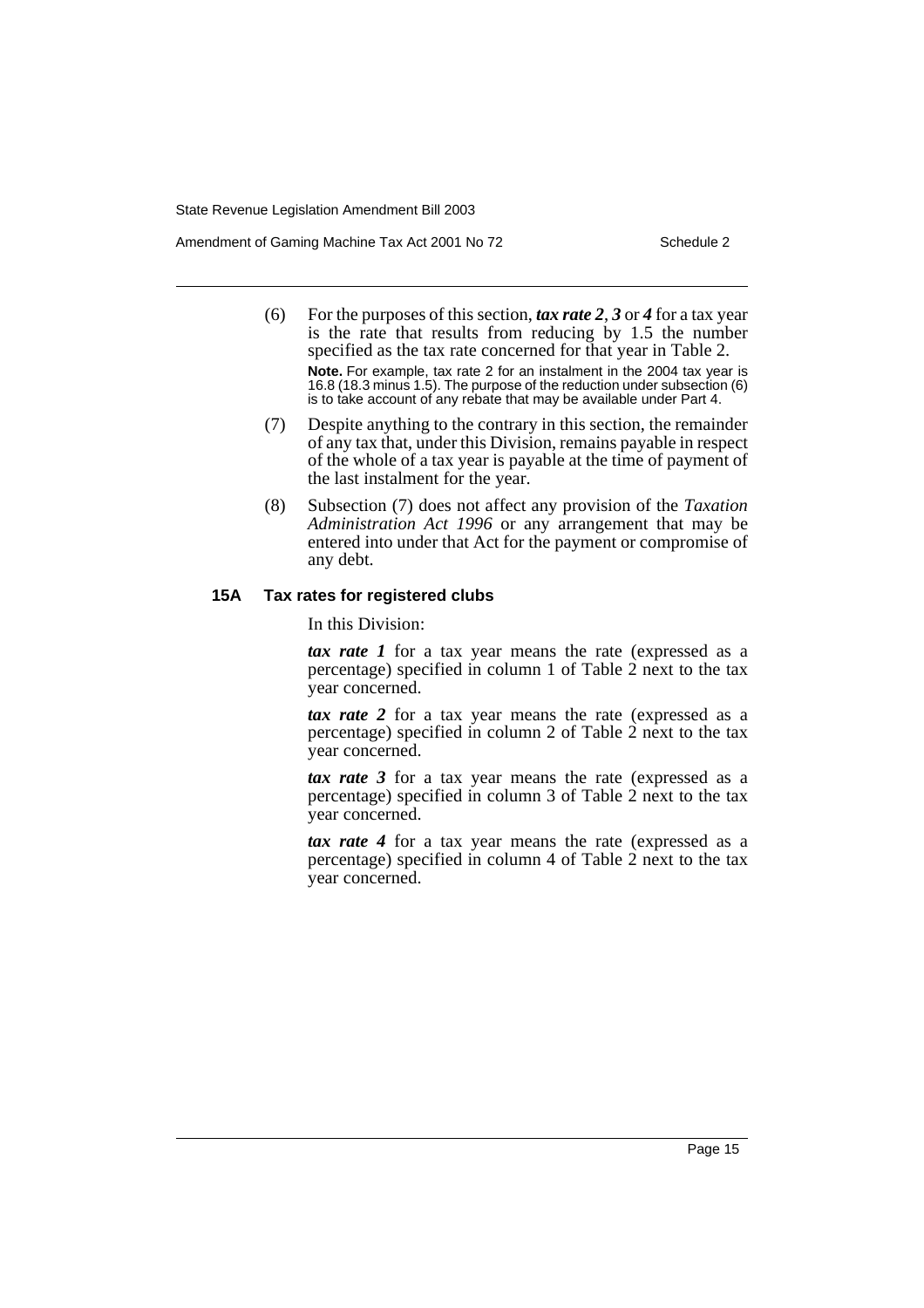Schedule 2 Amendment of Gaming Machine Tax Act 2001 No 72

|                                       | Column 1                                                 |                                                           | Column 2 Column 3 Column 4                                 |                                            |
|---------------------------------------|----------------------------------------------------------|-----------------------------------------------------------|------------------------------------------------------------|--------------------------------------------|
| Tax year                              | Tax rate 1<br>(%)<br>(exceeds<br>\$200K but<br>not \$1M) | Tax rate 2<br>$(\%)$<br>(exceeds<br>\$1M but<br>not \$5M) | Tax rate 3<br>$(\%)$<br>(exceeds<br>\$5M but<br>not \$10M) | Tax rate 4<br>$(\%)$<br>(exceeds<br>\$10M) |
| 2004                                  | 10.8                                                     | 18.3                                                      | 19.7                                                       | 20.4                                       |
| 2005                                  | 10.7                                                     | 19.4                                                      | 22.3                                                       | 23.7                                       |
| 2006                                  | 10.5                                                     | 20.5                                                      | 24.8                                                       | 26.9                                       |
| 2007                                  | 10.4                                                     | 21.6                                                      | 27.4                                                       | 30.2                                       |
| 2008                                  | 10.3                                                     | 22.8                                                      | 29.9                                                       | 33.5                                       |
| 2009                                  | 10.1                                                     | 23.9                                                      | 32.5                                                       | 36.7                                       |
| $2010$ and<br>subsequent<br>tax years | 10.0                                                     | 25.0                                                      | 35.0                                                       | 40.0                                       |

### **Table 2: Tax rates—registered clubs**

**Note.** See Schedule 2A for arrangements for the 2003 tax year.

### **[5] Section 17 Tax rebate for community development and support expenditure**

Omit "section 14 (3) (b)" wherever occurring.

Insert instead "section 14  $(3)$ ,  $(4)$  or  $(5)$ ".

### **[6] Section 27A**

Insert after section 27:

### **27A Arrangements for 2003 tax year**

Schedule 2A has effect.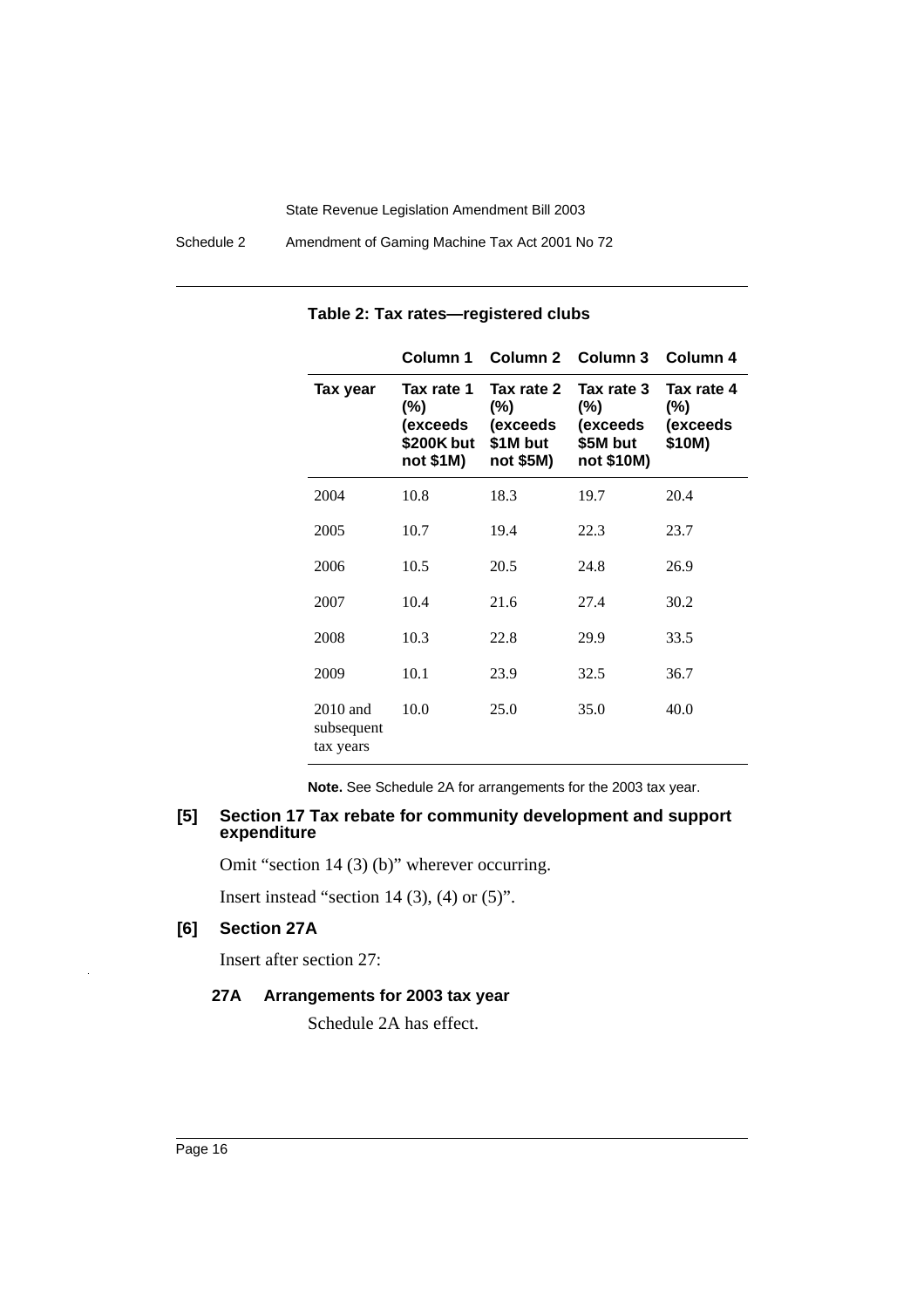Amendment of Gaming Machine Tax Act 2001 No 72 Schedule 2

### **[7] Schedule 2 Savings and transitional provisions**

Insert at the end of clause 1 (1):

*State Revenue Legislation Amendment Act 2003*

### **[8] Schedule 2, Part 3**

Insert after Part 2:

# **Part 3 Provisions consequent on enactment of State Revenue Legislation Amendment Act 2003**

### **6 Changes to tax year**

- (1) The amendment made to this Act by Schedule 2 [1] to the *State Revenue Legislation Amendment Act 2003* applies in respect of a tax year commencing on or after:
	- (a) in the case of a hotelier—1 July 2004, and
	- (b) in the case of a registered club—1 September 2004.
- (2) The amendments made to this Act by Schedule 2 to the *State Revenue Legislation Amendment Act 2003* do not affect any liability for tax in respect of a tax year that commenced before the commencement of that Schedule and this Act continues to apply in respect of such a tax year, as if the amendments had not been made.

**Note.** Special arrangements apply to the 2003 tax year. See Schedule 2A.

### **[9] Schedule 2A**

Insert after Schedule 2:

# **Schedule 2A Arrangements for 2003 tax year**

(Section 27A)

### **1 2003 tax year—definition**

- (1) This Schedule applies in respect of the period of 9 months commencing on:
	- (a) in the case of a hotelier—1 October 2003, or
	- (b) in the case of a registered club—1 December 2003.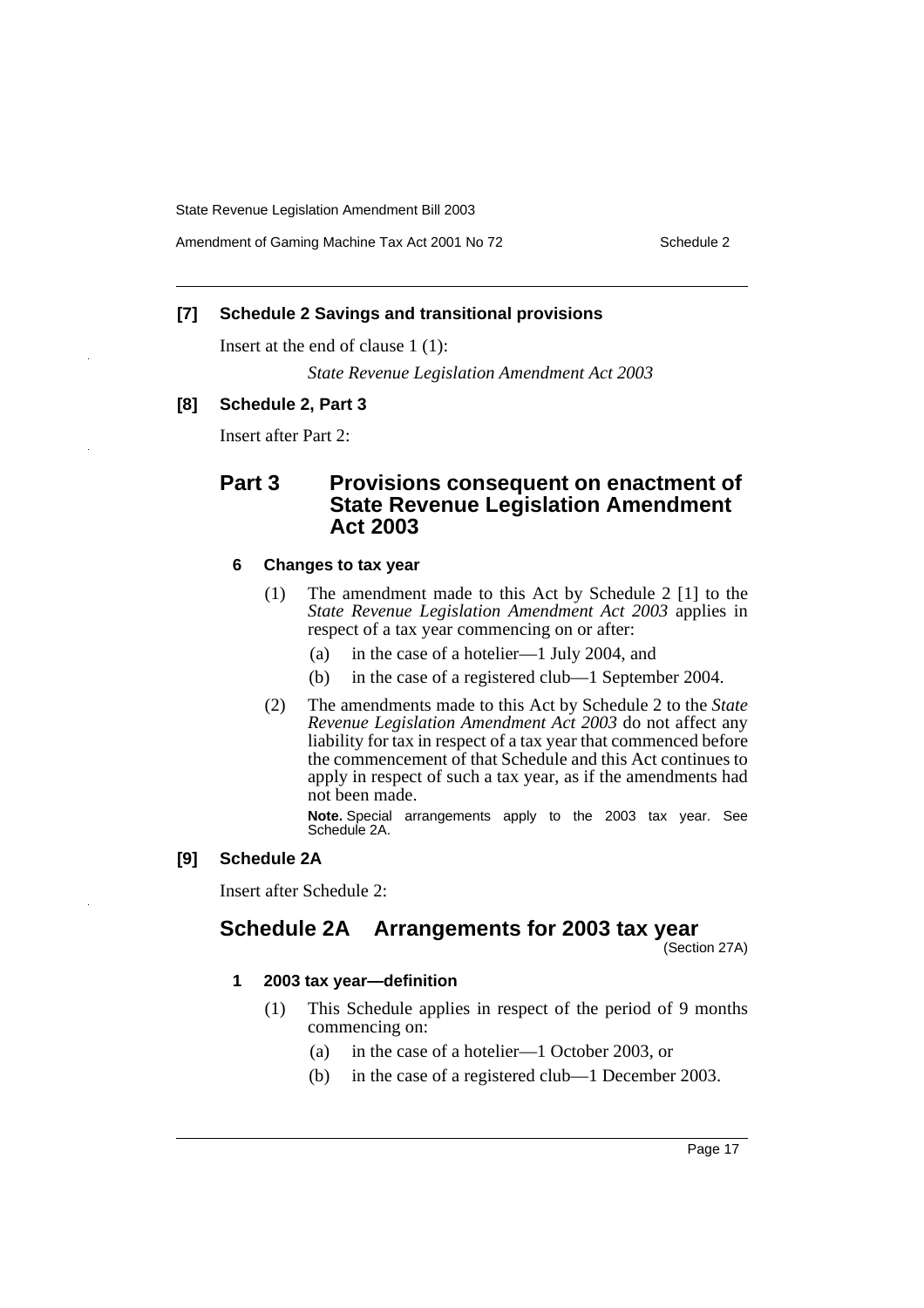Schedule 2 Amendment of Gaming Machine Tax Act 2001 No 72

(2) The period to which this Schedule applies is taken, for the purposes of this Act, to be a tax year (referred to in this Schedule as the *2003 tax year*).

#### **2 Instalment periods for 2003 tax year**

- (1) The 2003 tax year is taken, for the purposes of this Act, to be divided into 3 periods of 3 months:
	- (a) in the case of a hotelier—commencing on 1 October 2003, 1 January 2004 and 1 April 2004, and
	- (b) in the case of a registered club—commencing on 1 December 2003, 1 March 2004 and 1 June 2004.
- (2) Each of those periods (referred to in this Schedule as a *2003 instalment period*) is taken to be an instalment period for the purposes of this Act in respect of the 2003 tax year and section 7 applies accordingly.
- (3) Section 10 applies in respect of the 2003 tax year as if a reference to the relevant 4 quarterly instalments were a reference to the 3 instalments payable for the 2003 tax year.

#### **3 Part 3 does not apply to 2003 tax year**

Part 3 does not apply in respect of the 2003 tax year.

#### **4 Annual rate for hoteliers—2003 tax year**

- (1) If the profits from all gaming machines kept in a hotel in the 2003 tax year do not exceed \$18,750, tax is payable on the profits at the rate of 5.91%.
- (2) If the profits from all gaming machines kept in a hotel in the 2003 tax year exceed \$18,750 but do not exceed \$300,000, tax is payable:
	- (a) in the sum of \$1,108.13, and
	- (b) on so much of the profits as exceeds \$18,750, at the rate of 15.91%.
- (3) If the profits from all gaming machines kept in a hotel in the 2003 tax year exceed \$300,000 but do not exceed \$750,000, tax is payable:
	- (a) in the sum of \$45,855, and
	- (b) on so much of the profits as exceeds \$300,000, at the rate of 25.91%.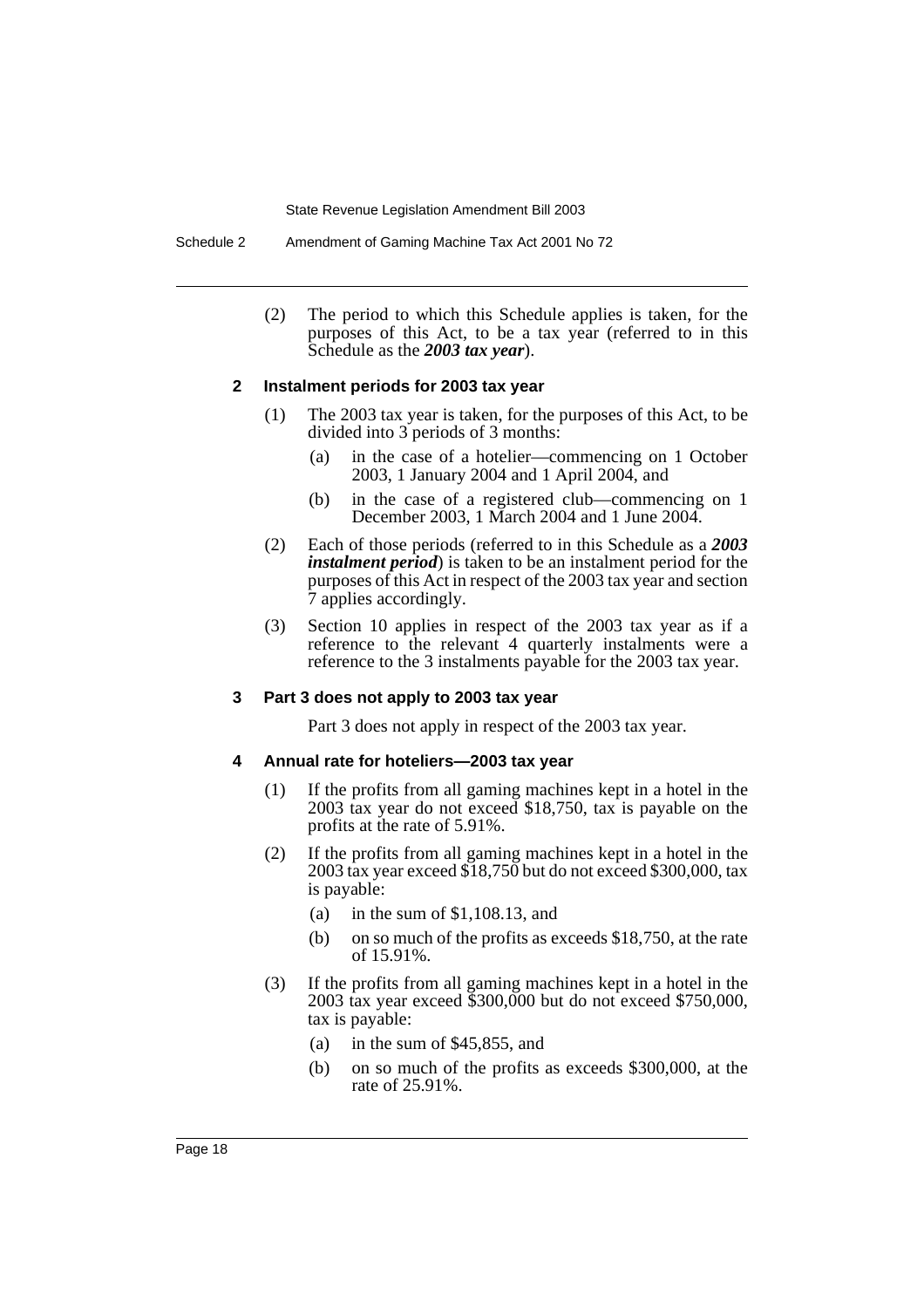Amendment of Gaming Machine Tax Act 2001 No 72 Schedule 2

- (4) If the profits from all gaming machines kept in a hotel in the 2003 tax year exceed \$750,000, tax is payable:
	- (a) in the sum of \$162,450, and
	- (b) on so much of the profits as exceeds \$750,000, at the rate of 30.91%.

### **5 Instalment rate for hoteliers**

- (1) If the profits from all gaming machines kept in a hotel in a 2003 instalment period do not exceed \$6,250, the instalment payable is an amount equal to 5.91% of those profits.
- (2) If the profits from all gaming machines kept in a hotel in a 2003 instalment period exceed \$6,250 but do not exceed \$100,000, the instalment payable is:
	- (a) the sum of \$369.38, and
	- (b) an amount equal to 15.91% of the amount by which the profits exceed \$6,250.
- (3) If the profits from all gaming machines kept in a hotel in a 2003 instalment period exceed \$100,000 but do not exceed \$250,000, the instalment payable is:
	- (a) the sum of \$15,285, and
	- (b) an amount equal to 25.91% of the amount by which the profits exceed \$100,000.
- (4) If the profits from all gaming machines kept in a hotel in a 2003 instalment period exceed \$250,000, the instalment payable is:
	- (a) the sum of  $$54,150$ , and
	- (b) an amount equal to 30.91% of the amount by which the profits exceed \$250,000.

### **6 Annual rate for registered clubs—2003 tax year**

- (1) If the profits from all gaming machines kept on the premises of a registered club in the 2003 tax year do not exceed \$150,000, no tax is payable on the profits.
- (2) If the profits from all gaming machines kept on the premises of a registered club in the 2003 tax year exceed \$150,000 but do not exceed \$750,000, tax is payable on so much of the profits as exceeds \$150,000 at the rate of 10.91%.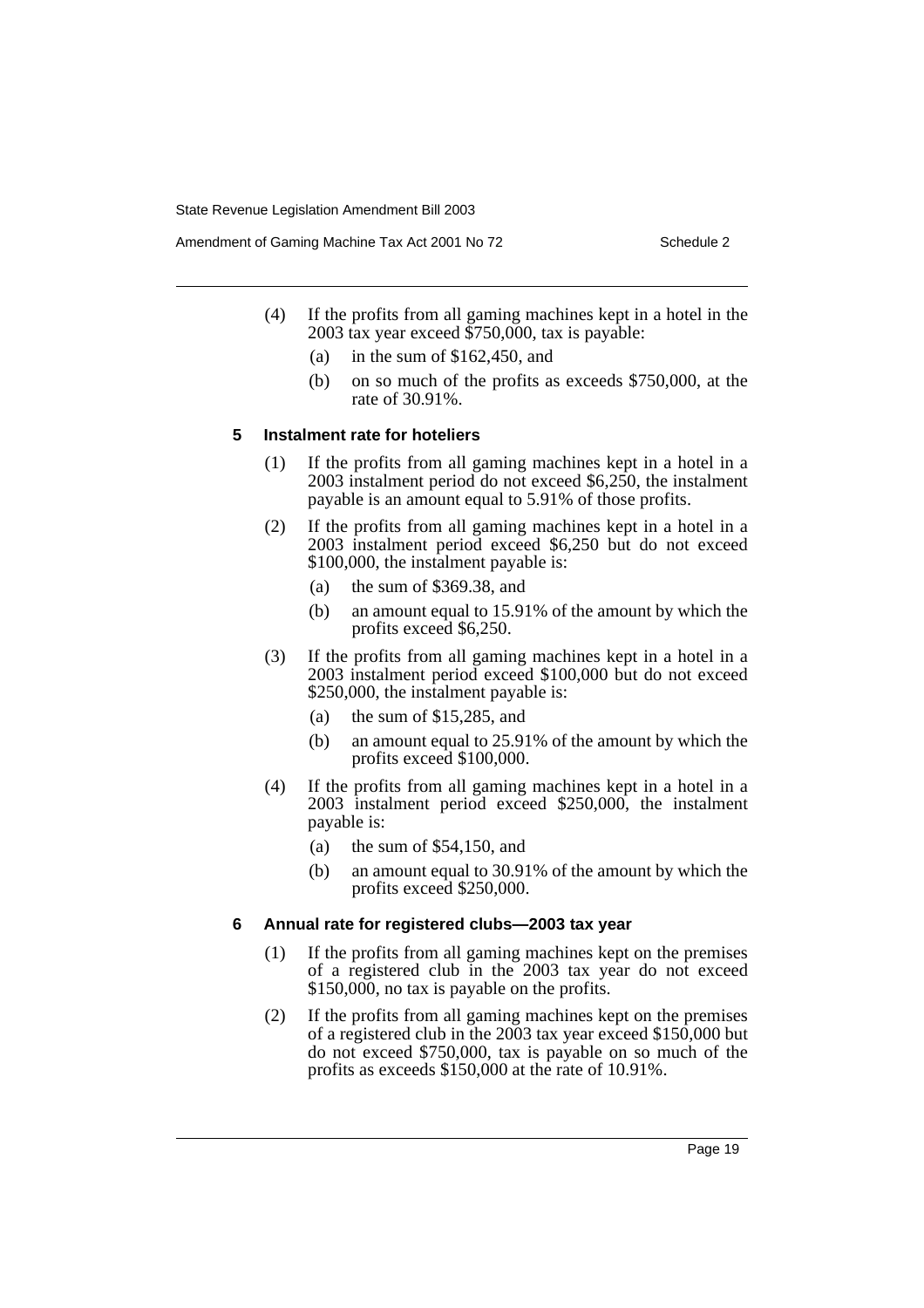- (3) If the profits from all gaming machines kept on the premises of a registered club in the 2003 tax year exceed \$750,000, tax is payable:
	- (a) in the sum of \$65,460, and
	- (b) on so much of the profits as exceeds \$750,000, at the rate of 17.16%, except as provided by Part 4.

#### **7 Instalment rate for registered clubs**

- (1) If the profits from all gaming machines kept on the premises of a registered club in a 2003 instalment period do not exceed \$50,000, no instalment is payable.
- (2) If the profits from all gaming machines kept on the premises of a registered club in a 2003 instalment period exceed \$50,000 but do not exceed \$250,000, the instalment payable is an amount equal to 10.91% of the amount by which the profits exceed \$50,000.
- (3) If the profits from all gaming machines kept on the premises of a registered club in a 2003 instalment period exceed \$250,000, the instalment payable is:
	- (a) the sum of \$21,820, and
	- (b) an amount equal to 15.66% of the amount by which the profits exceed \$250,000.
- (4) Despite anything to the contrary in this clause, the remainder of any tax that, under this Schedule, remains payable in respect of the whole of the 2003 tax year is payable at the time of payment of the last instalment for the year.
- (5) Subclause (4) does not affect any provision of the *Taxation Administration Act 1996* or any arrangement that may be entered into under that Act for the payment or compromise of any debt.

#### **8 Application of Part 4**

Part 4 applies in respect of the 2003 tax year as if a reference in section 17 to section 14 (3), (4) or (5) included a reference to clause 6 (3) (b) and as if the reference in section 17 (4) to \$1,000,000 were a reference to \$750,000.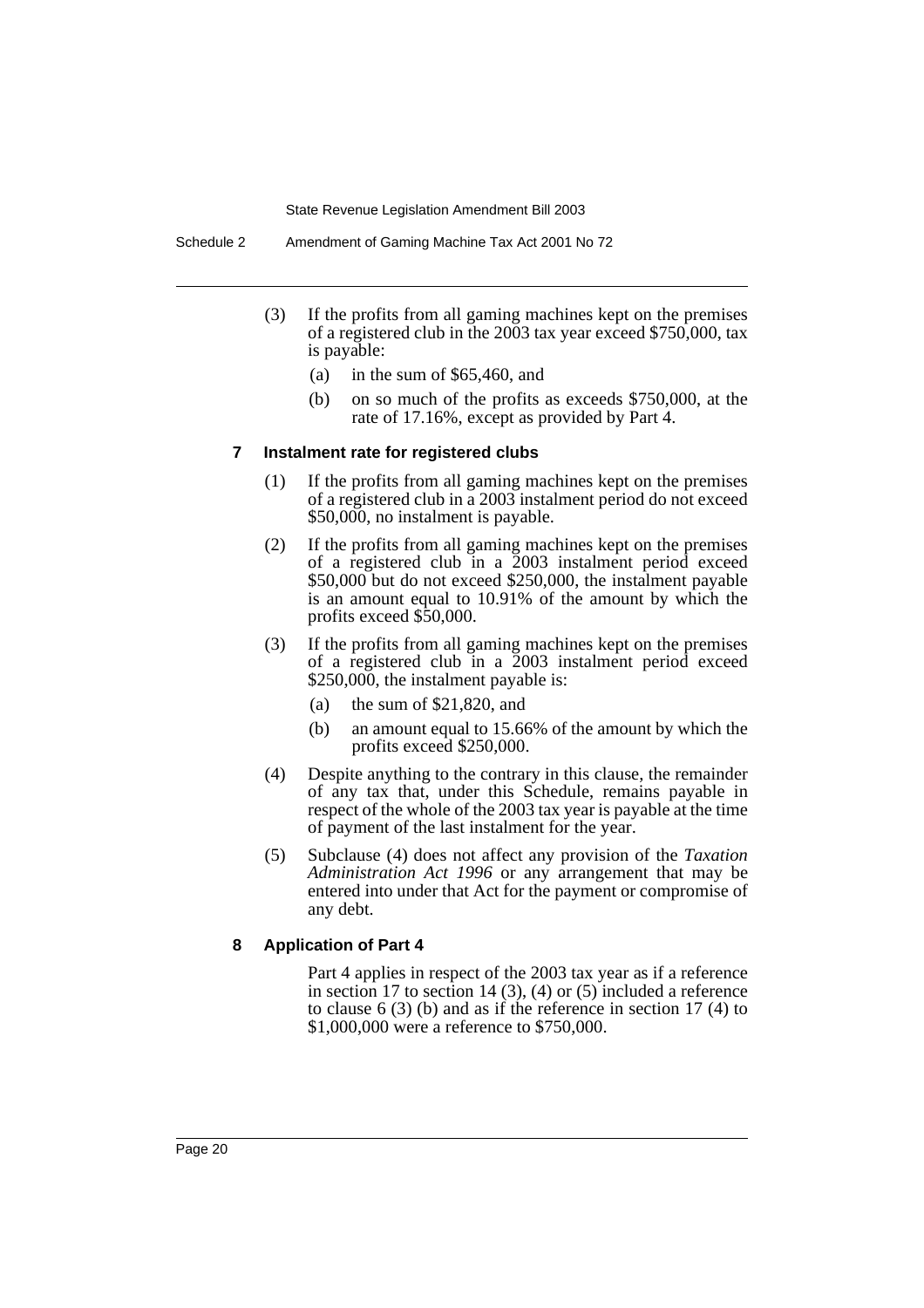Amendment of Parking Space Levy Act 1992 No 32 Schedule 3

# <span id="page-21-0"></span>**Schedule 3 Amendment of Parking Space Levy Act 1992 No 32**

(Section 3)

### **[1] Section 4 Definitions**

Insert in alphabetical order in section 4 (1):

*CPI adjusted levy* for a Category 1 area or a Category 2 area for a particular financial year means the amount determined in accordance with section 12.

### **[2] Section 4 (6)**

Insert after section 4 (5):

(6) Notes included in this Act do not form part of this Act.

#### **[3] Section 11 Amount of levy**

Omit "in the 2000 financial year and on 1 September in each financial year after 2000" from section  $11(3)$ .

Insert instead "in each of the financial years from 2000 to 2002 (both years inclusive)".

### **[4] Section 11 (4) and (5)**

Insert after section 11 (3):

- (4) The amount of the levy that is payable on 1 September in the 2003 financial year is:
	- (a) \$840 for each parking space within a Category 1 area for which the levy is payable, or
	- (b) \$420 for each parking space within a Category 2 area for which the levy is payable.

**Note.** The levy payable for the 2003 financial year (\$840 for a Category 1 area and \$420 for a Category 2 area) was calculated by adjusting the previous levy (\$800 and \$400 respectively) in accordance with the cumulative percentage increase in the consumer price index for the period from 30 September 2000 to 31 March 2003, with a discount for the impact of the Goods and Services Tax.

(5) The amount of the levy that is payable on 1 September in the 2004 financial year and on 1 September in each subsequent financial year is: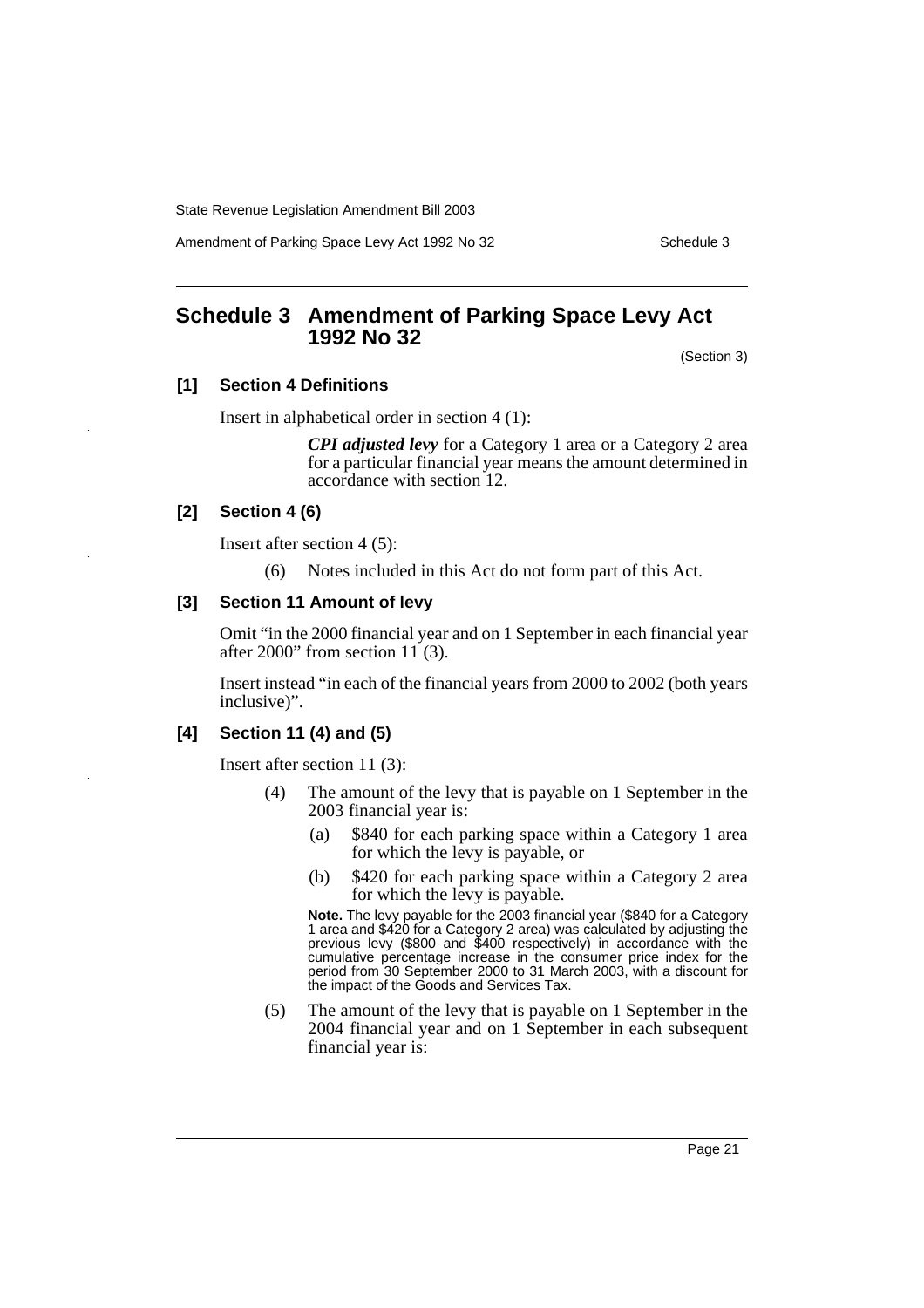- (a) for each parking space within a Category 1 area—the CPI adjusted levy for a Category 1 area for the particular financial year concerned, and
- (b) for each parking space within a Category 2 area—the CPI adjusted levy for a Category 2 area for the particular financial year concerned.

#### **[5] Sections 12 and 12A**

Omit section 12. Insert instead:

#### **12 CPI adjusted levy**

(1) The CPI adjusted levy for a Category 1 area or a Category 2 area for a particular financial year is to be determined in accordance with the following formula:

$$
C = \frac{L \times A}{B}
$$

where:

*C* is the CPI adjusted levy being determined, rounded down to the nearest 2 decimal points.

*L* is:

- (a) in the case of a determination of the CPI adjusted levy for a Category 1 area for a particular financial year the amount of the levy payable on 1 September in the previous financial year in respect of a parking space within a Category 1 area, or
- (b) in the case of a determination of the CPI adjusted levy for a Category 2 area for a particular financial year the amount of the levy payable on 1 September in the previous financial year in respect of a parking space within a Category 2 area.

*A* is the sum of the consumer price index numbers for the 4 consecutive quarters of June, September, December and March with the September quarter being the September quarter of the financial year previous to the financial year for which the CPI adjusted levy is being determined.

**Note.** For example, in the case of a determination of the CPI adjusted levy for the 2004 financial year, "A" is the sum of the consumer price index numbers for June 2003, September 2003, December 2003 and March 2004.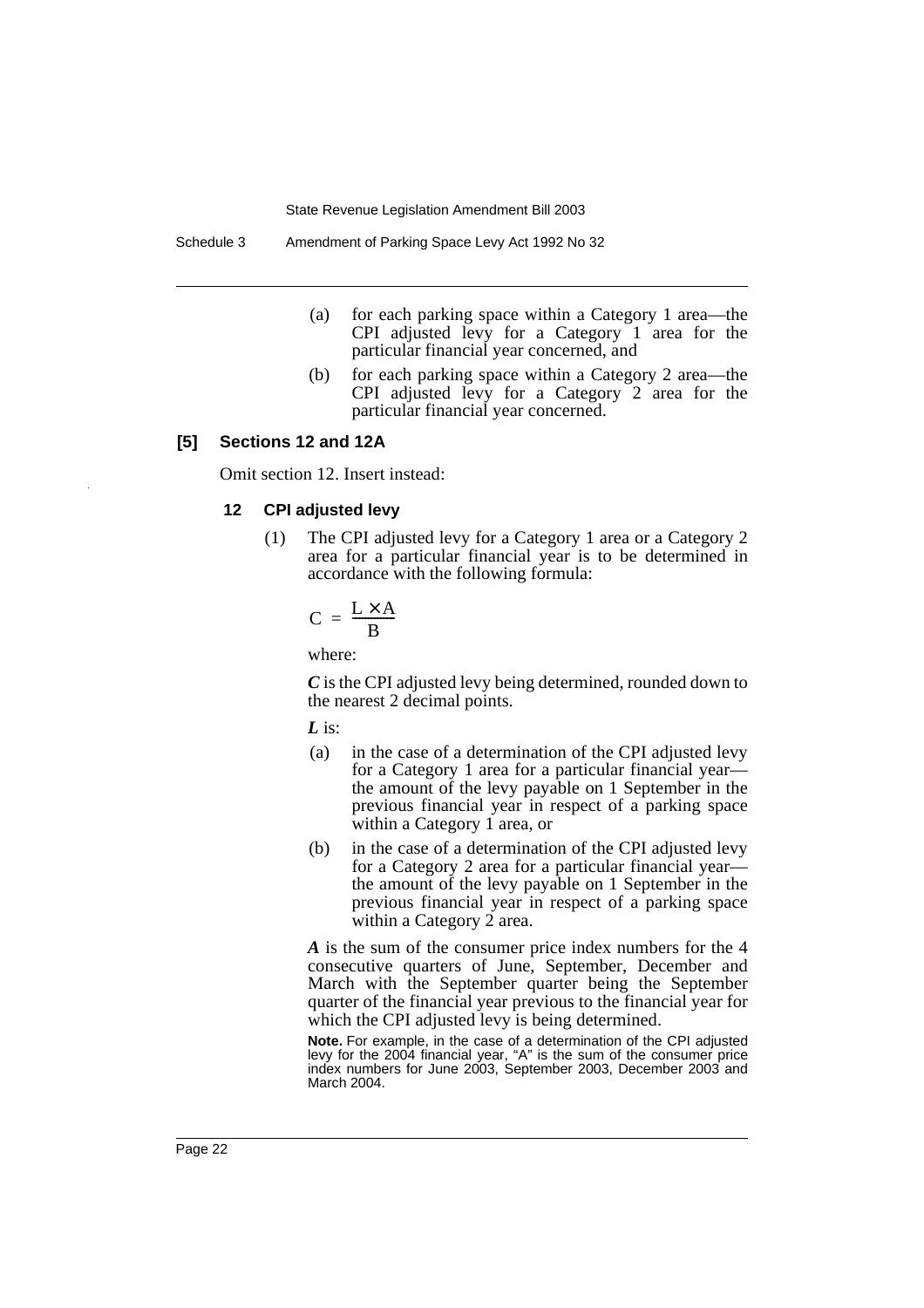Amendment of Parking Space Levy Act 1992 No 32 Schedule 3

*B* is the sum of the consumer price index numbers for the 4 consecutive quarters of June, September, December and March with the September quarter being the September quarter of the financial year that is 2 years previous to the financial year for which the CPI adjusted levy is being determined.

**Note.** For example, in the case of a determination of the CPI adjusted levy for the 2004 financial year, "B" is the sum of the consumer price index numbers for June 2002, September 2002, December 2002 and March 2003.

- (2) The CPI adjusted levy determined under subsection (1) is to be rounded up or down to the nearest \$10 (and, if the amount by which the levy is to be rounded is \$5, is to be rounded up).
- (3) In this section:

*consumer price index* means the Consumer Price Index (All Groups Index) for Sydney issued by the Australian Statistician (or such other economic index as the regulations prescribe).

### **12A Notice of CPI adjusted levy**

- (1) By the beginning of each financial year, the Minister is to cause a notice to be published in the Gazette specifying the amount of the levy payable on 1 September in that financial year:
	- (a) for each parking space within a Category 1 area for which the levy is payable, and
	- (b) for each parking space within a Category 2 area for which the levy is payable,

as determined in accordance with section 12.

(2) A failure to publish such a notice for a financial year does not have any effect on the operation of section 12 in respect of the levy payable in that financial year.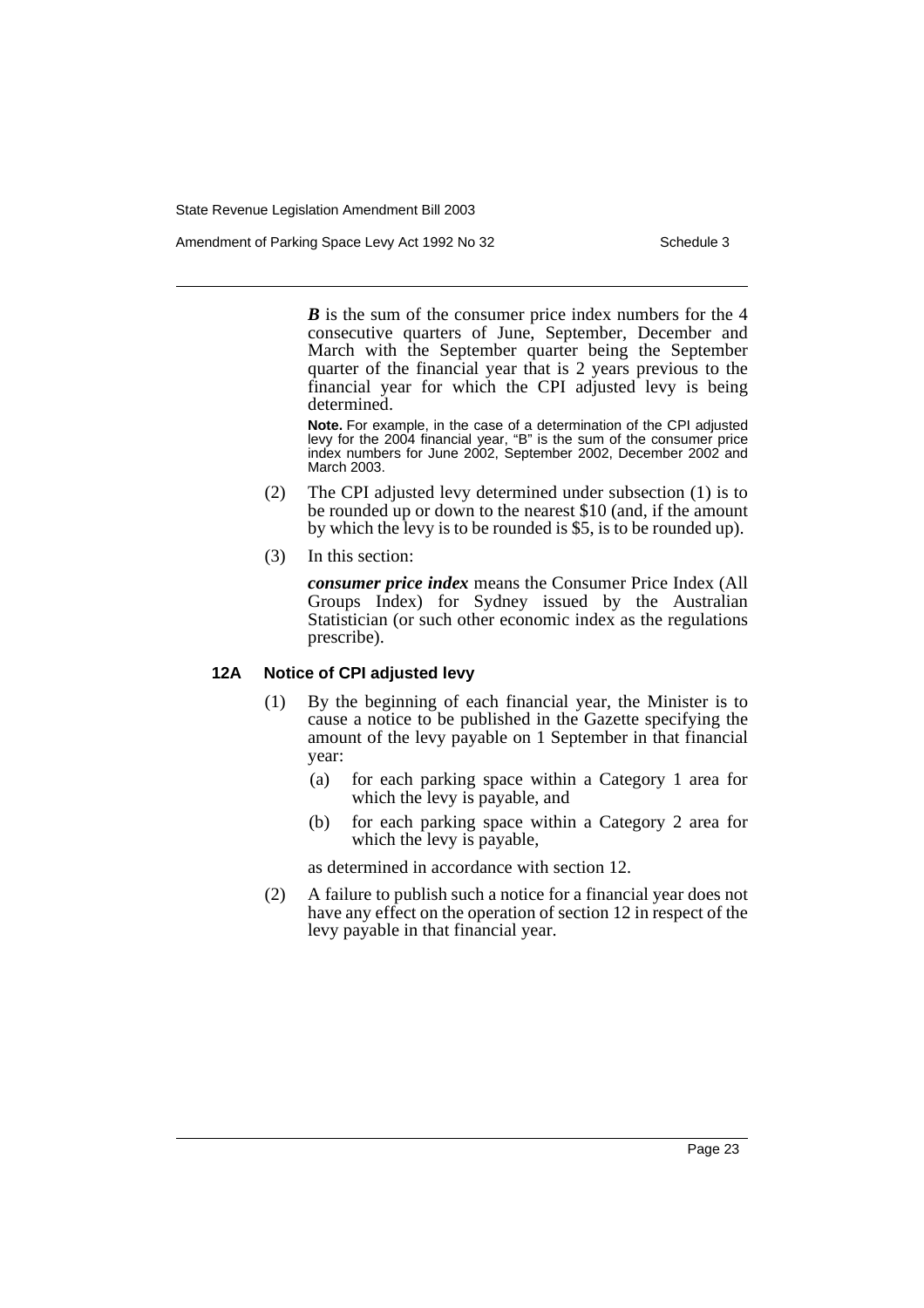Schedule 3 Amendment of Parking Space Levy Act 1992 No 32

### **[6] Schedule 1 Savings, transitional and other provisions**

Insert before clause 1:

# **Part 1 Regulations**

### **1A Regulations**

(1) The regulations may contain provisions of a savings or transitional nature consequent on the enactment of the following Acts:

*State Revenue Legislation Amendment Act 2003*

- (2) Any such provision may, if the regulations so provide, take effect from the date of assent to the Act concerned or a later date.
- (3) To the extent to which any such provision takes effect from a date that is earlier than the date of its publication in the Gazette, the provision does not operate so as:
	- (a) to affect, in a manner prejudicial to any person (other than the State or an authority of the State), the rights of that person existing before the date of its publication, or
	- (b) to impose liabilities on any person (other than the State or an authority of the State) in respect of anything done or omitted to be done before the date of its publication.

### **Part 2 Provisions consequent on enactment of this Act**

**[7] Schedule 1, Part 3, heading**

Insert before clause 3:

## **Part 3 Provisions consequent on enactment of Parking Space Levy Amendment Act 2000**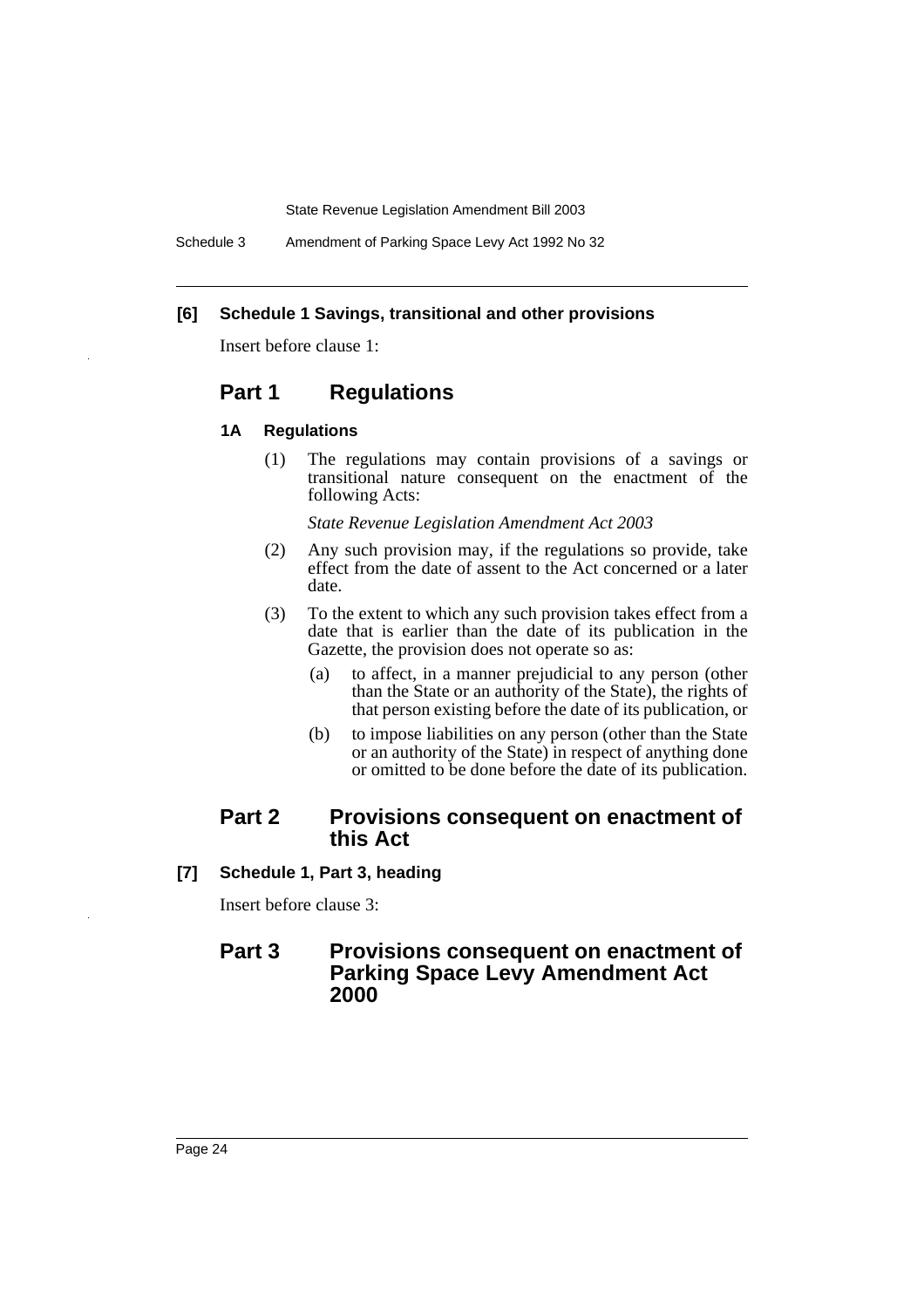Amendment of Parking Space Levy Act 1992 No 32 Schedule 3

## **[8] Schedule 1, Part 4**

Insert after clause 3:

# **Part 4 Provisions consequent on enactment of State Revenue Legislation Amendment Act 2003**

### **4 Increase in levy for 2003 financial year**

The imposition, payment and recovery of a levy under this Act on or after 1 July 2003 and before the date of assent to the *State Revenue Legislation Amendment Act 2003* is taken to have been validly done to the extent that it would have been validly done had that Act been in force at the time that it was done.

### **5 Notice of levy amount**

Section 12A, as inserted by the *State Revenue Legislation Amendment Act 2003*, does not apply in respect of the 2003 financial year.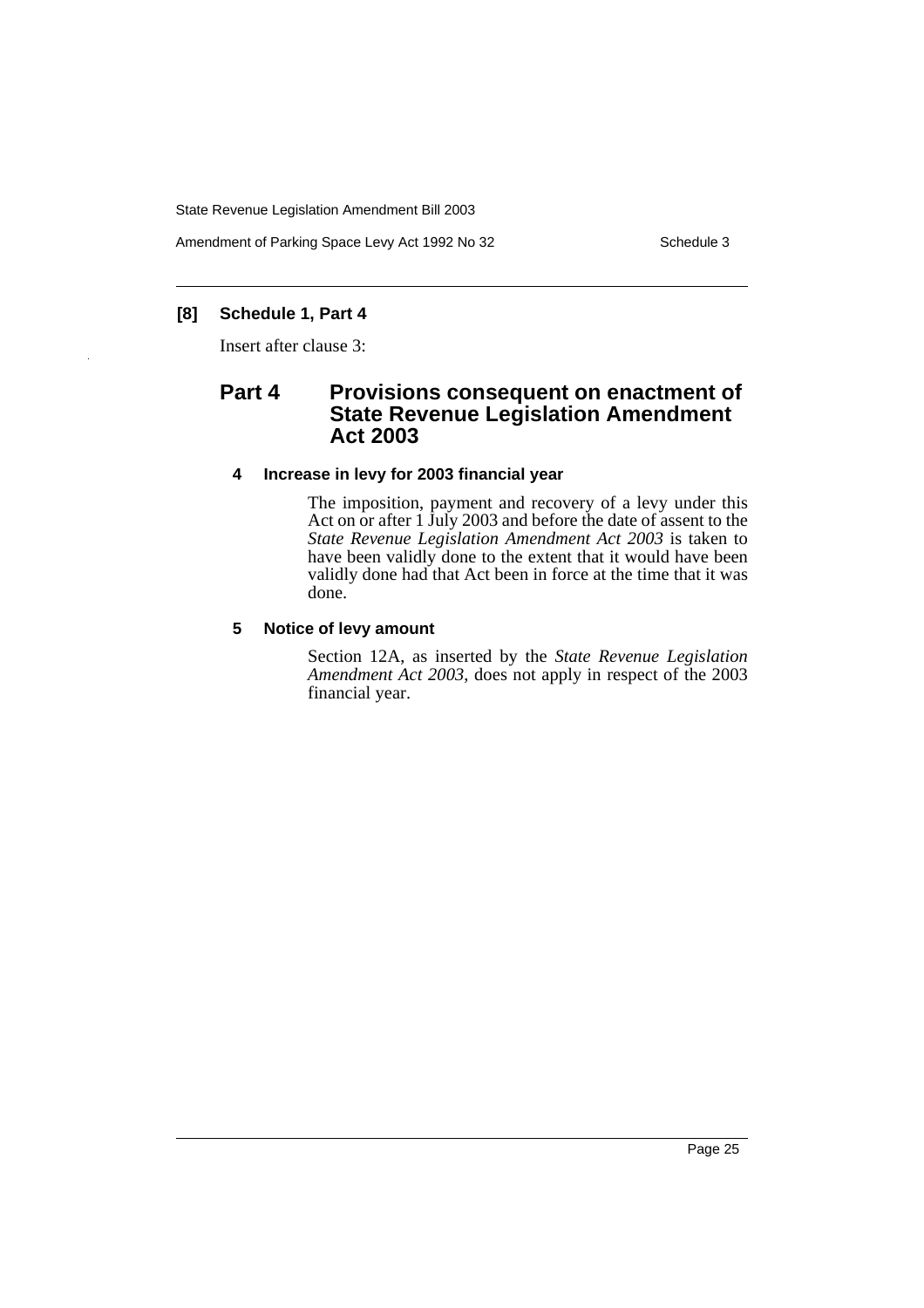Schedule 4 Amendment of Pay-roll Tax Act 1971 No 22

# <span id="page-26-0"></span>**Schedule 4 Amendment of Pay-roll Tax Act 1971 No 22**

#### (Section 3)

### **[1] Section 3AA Wages**

Insert after section 3AA (2):

(2A) Wages includes the value of any contribution that is taken to constitute wages under section 3AD or 3AE.

#### **[2] Section 3AA (6BA)**

Insert after section 3AA (6B):

(6BA) Wages includes an amount paid or payable by a company as a consequence of the termination of the services or office of a director or member of the governing body of the company, whether or not paid to the director or member or to any other person or body, that would be an eligible termination payment (within the meaning of section 27A of the *Income Tax Assessment Act 1936* of the Commonwealth) if the amount had been paid or payable as a consequence of termination of employment.

#### **[3] Section 3AA (6C)**

Insert "or (6BA)" after "(6B)".

#### **[4] Section 3AA (9A)**

Insert after section 3AA (9):

(9A) A reference in this section to a director or member of the governing body of a company includes a reference to a former director or former member of the governing body of a company.

### **[5] Sections 3AD and 3AE**

Insert after section 3AC:

#### **3AD Inclusion of employee share scheme contributions as wages**

(1) The value of any contribution (other than anything that is otherwise wages under this Act) to a share scheme that is provided or liable to be provided to or in relation to an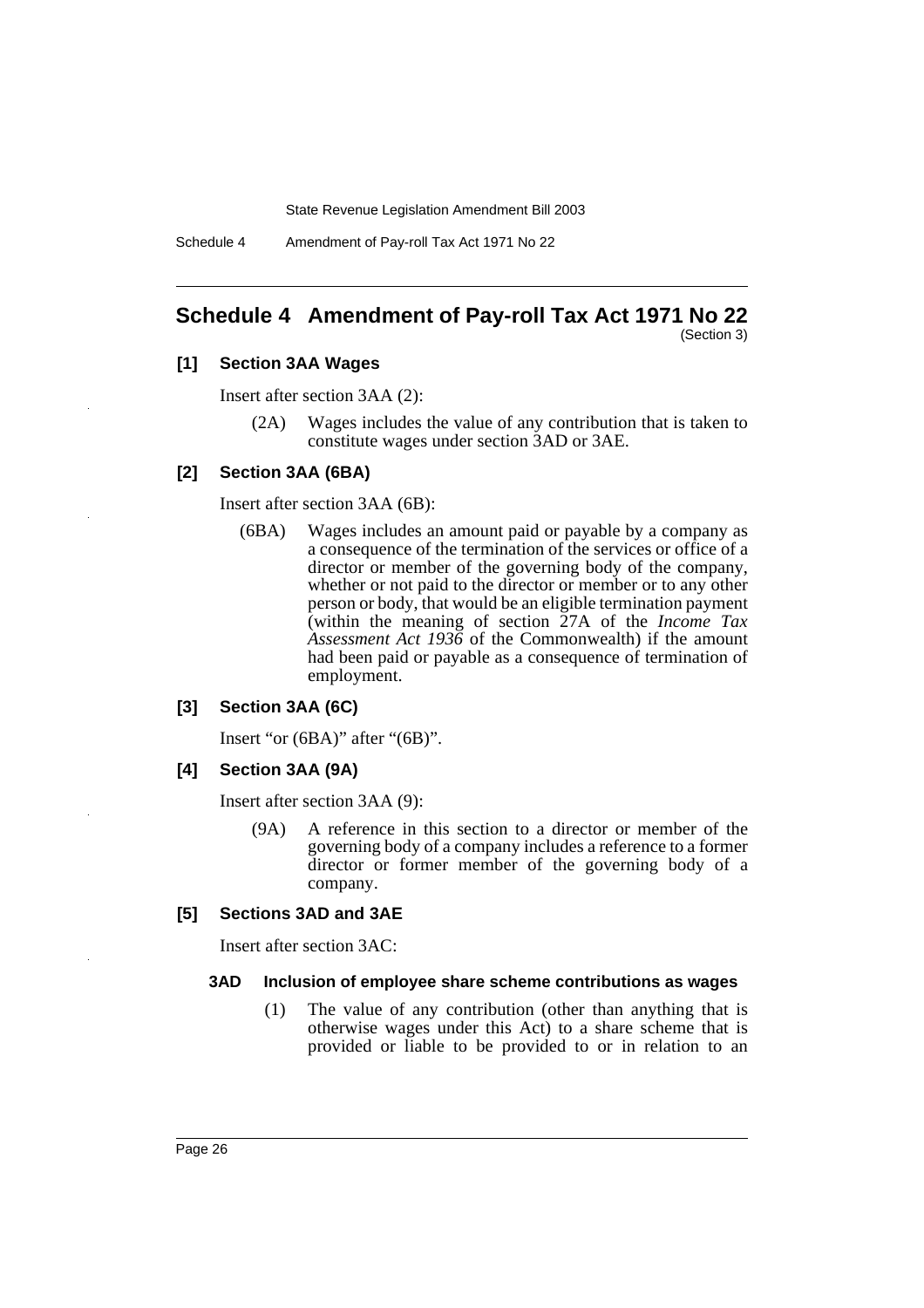Amendment of Pay-roll Tax Act 1971 No 22 Schedule 4

employee is taken, for the purposes of section 3AA, to constitute wages paid or payable (as the case requires) to the employee.

- (2) For the purposes of this section, a *share scheme* is a scheme by which an employer provides shares, rights to acquire shares, units in a unit trust scheme or rights to acquire units in a unit trust scheme, whether directly or indirectly, to or in relation to an employee in respect of services performed or rendered by the employee.
- (3) The value of a contribution to a share scheme is:
	- (a) if the contribution is a share, unit in a unit trust scheme or right to acquire a share or unit in a unit trust scheme—the market value of the contribution, determined in accordance with Schedule 1A, on the day that the share, unit or right is contributed, less any consideration for the acquisition of the share, unit or right paid or given by the employee, or
	- (b) if the contribution is money—the amount of money provided, or
	- (c) if the contribution is property (other than property referred to in paragraph (a) or money) that is worth money—the amount of money that it is worth at the time the property is contributed.
- (4) A contribution to a share scheme that is provided or liable to be provided to or in relation to an employee by a person acting for, or in concert with, or under an arrangement or undertaking (whether formal or informal and whether express or implied) with, the employer is taken to be provided by the employer.
- (5) In this section:

*provided* includes paid, given, conferred or granted and, in relation to a contribution to a share scheme that is property, includes a reference to the conferral or disposal of any right, title or interest in the property, whether legal or beneficial, by sale, gift, declaration of trust or otherwise.

*right* to acquire a share or unit includes any right, or option, whether actual, prospective or contingent, of a person to have a share or unit issued or transferred to the person.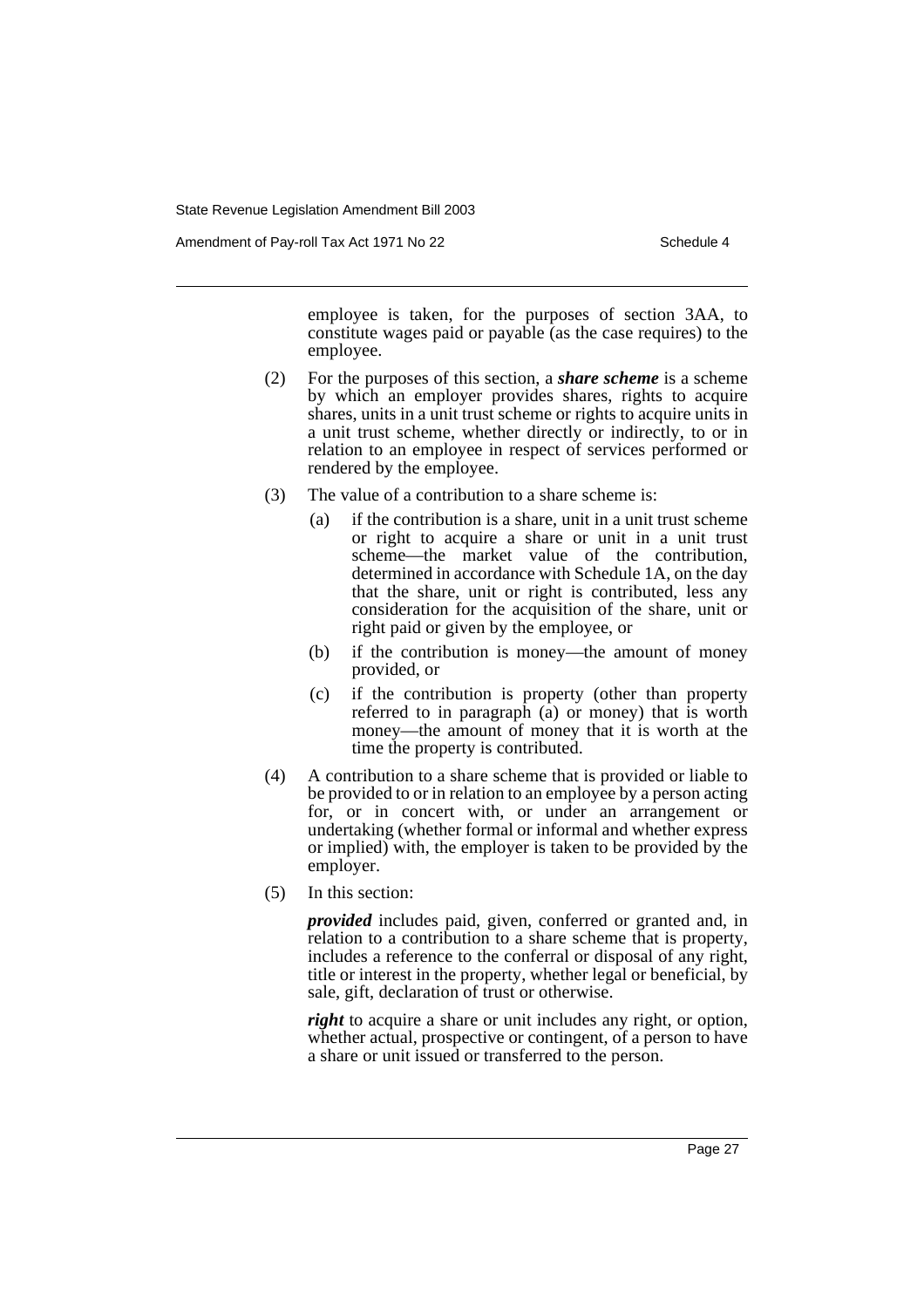Schedule 4 Amendment of Pay-roll Tax Act 1971 No 22

*unit* in a unit trust scheme means a right or interest (whether described as a unit or a sub-unit or otherwise) of a beneficiary under the scheme.

*unit trust scheme* means any arrangements made for the purpose, or having the effect, of providing, for persons having funds available for investment, facilities for the participation by them, as beneficiaries under a trust, in any profits, income or distribution of assets arising from the acquisition, holding, management or disposal of any property whatever pursuant to the trust.

#### **3AE Inclusion of share scheme contributions made to directors and members of governing bodies of companies as wages**

- (1) The value of any contribution (other than anything that is otherwise wages under this Act) provided or liable to be provided to or in relation to a director or member of the governing body of a company by way of remuneration to the director or member that would be a contribution to a share scheme under section 3AD if the director or member were an employee of the company is taken, for the purposes of section 3AA, to constitute wages paid or payable (as the case requires) to the director or member.
- (2) Section 3AD, and Schedule 1A, apply in respect of any such contribution as if a reference to the employer were a reference to the company and a reference to the employee were a reference to the director or member of the governing body of the company.
- (3) In this section, a reference to a director or member of the governing body of a company includes a reference to a former director or former member of the governing body of a company.
- (4) In this section:

*provided* has the meaning given by section 3AD.

### **[6] Section 3A Application of this Act to certain contracts**

Insert after section 3A (2) (e):

- , and
- (f) an amount paid or payable for or in relation to the performance of work under a relevant contract is taken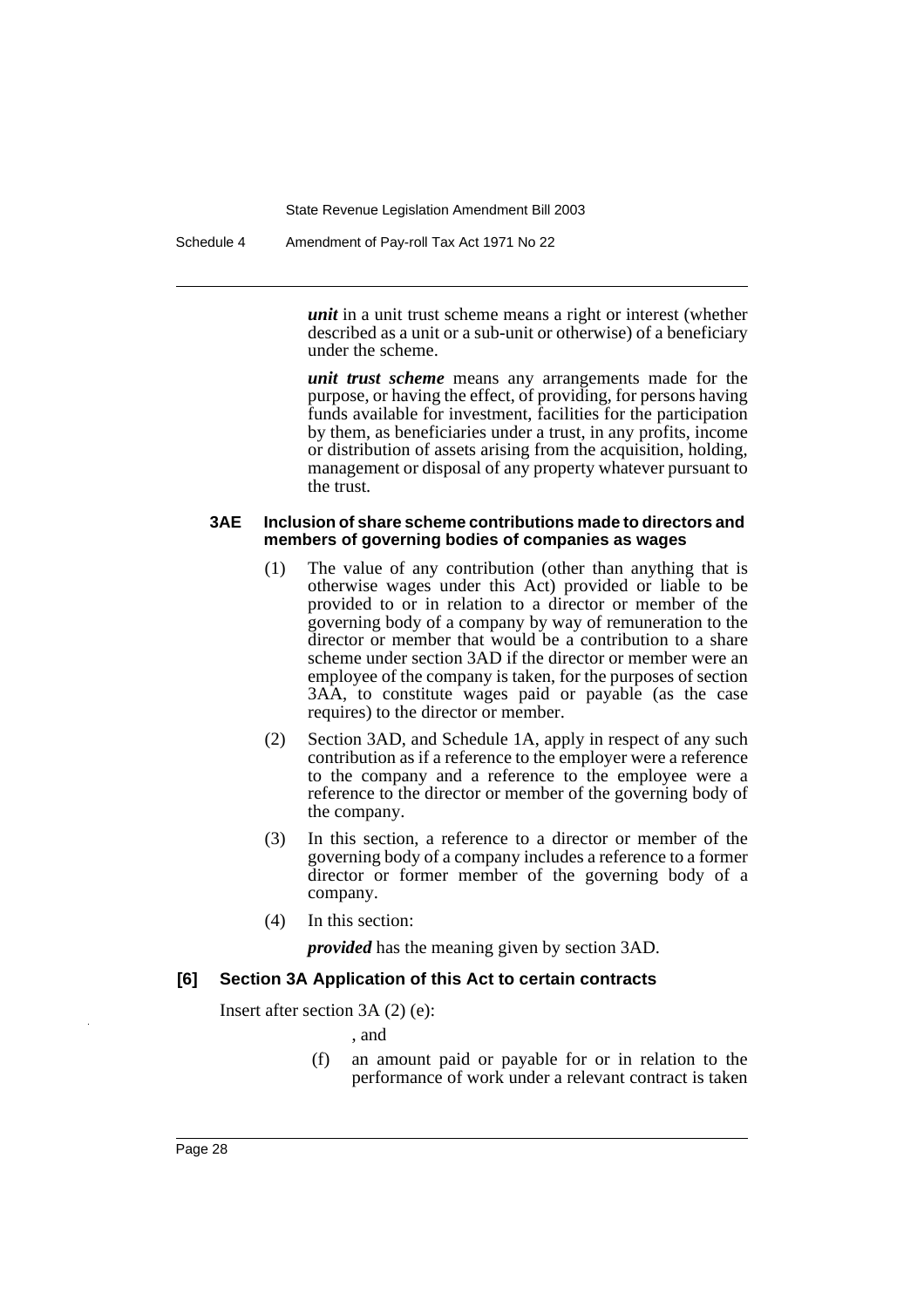Amendment of Pay-roll Tax Act 1971 No 22 Schedule 4

to include the value of any contribution to a share scheme (not otherwise included as wages under this Act) provided or liable to be provided by the employer that is taken to constitute wages under section 3AD.

### **[7] Section 10 Exemption from pay-roll tax**

Insert after section 10 (1) (l):

(l1) to a trainee within the meaning of the *Apprenticeship and Traineeship Act 2001*, other than an existing worker trainee within the meaning of that Act,

#### **[8] Section 10 (2B)**

Insert after section 10 (2A):

(2B) Paragraph (l1) of subsection (1) only operates to exclude from wages liable to pay-roll tax under this Act wages that are paid or payable under a traineeship contract (within the meaning of the *Apprenticeship and Traineeship Act 2001*) but, if an application for approval of the traineeship to which the contract relates is dismissed by the Commissioner for Vocational Training (referred to in section 56 of that Act) or the Vocational Training Tribunal of New South Wales (constituted by section 59 of that Act), the exclusion ceases when the application is dismissed.

### **[9] Schedule 1A**

Insert before Schedule 1:

# **Schedule 1A Calculation of market value of contribution to share scheme**

(Sections 3AD and 3AE)

### **1 Market value of shares, units or rights quoted on recognised stock exchange**

- (1) The market value of a share, unit or right to acquire a share or unit that is quoted on a recognised stock exchange on the relevant day is:
	- (a) if there was at least one transaction on that stock exchange in shares, units or rights of that class during the one week period before that day—the weighted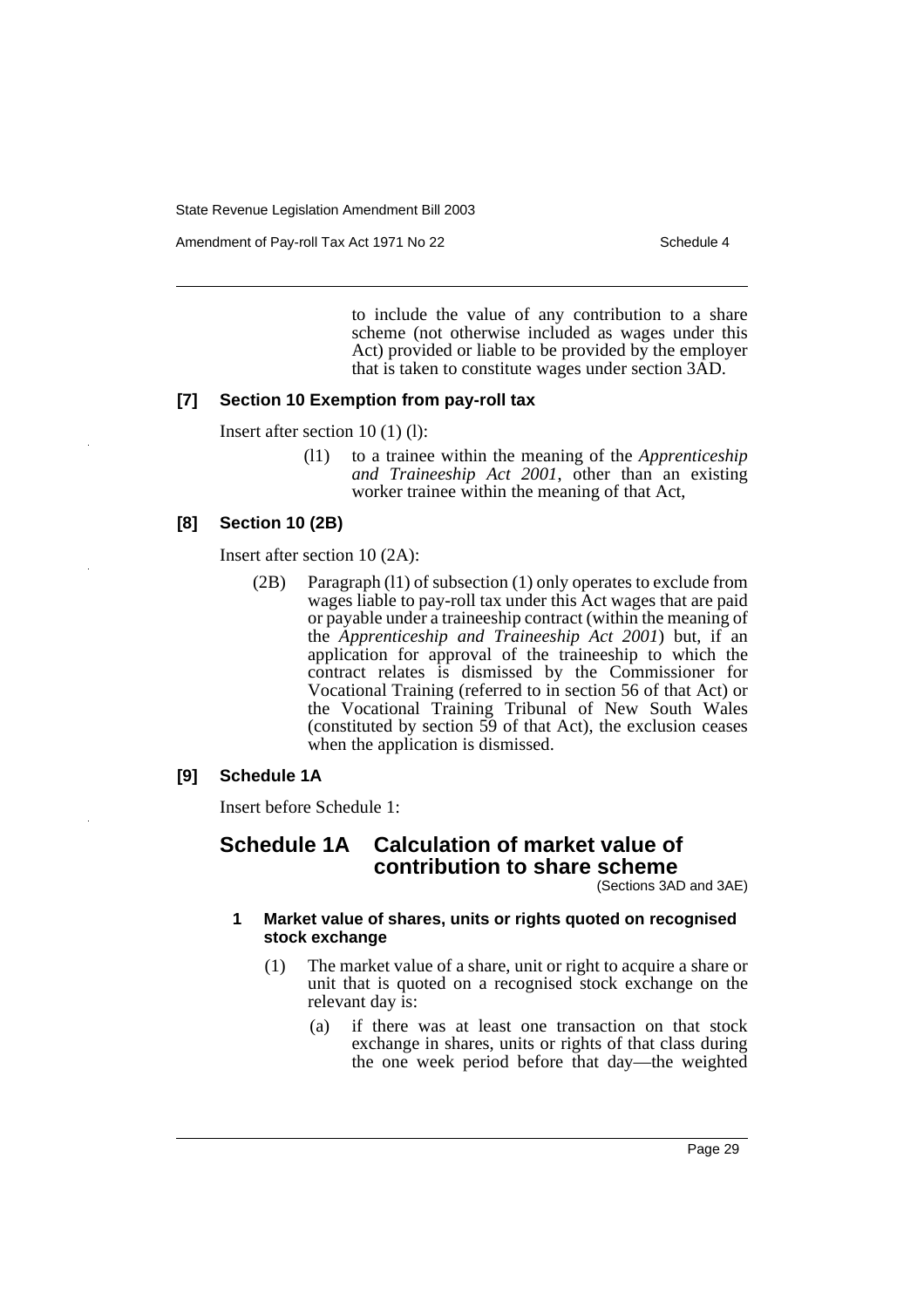average of the prices at which those shares, units or rights were traded on that stock exchange during the one week period before that day, or

- (b) if there were no transactions on that stock exchange in that one week period in such shares, units or rights—the last price at which an offer was made on that stock exchange in that period to buy such a share, unit or right.
- (2) If a share, unit or right is quoted on a day on 2 or more recognised stock exchanges, the price on that day is the price on whichever of those stock exchanges is nominated by the employer, but if one or more of the stock exchanges on which the share, unit or right is quoted is an Australian stock exchange, the employer must nominate one of the Australian stock exchanges.

### **2 Market value of shares, units and rights not quoted on recognised stock exchange**

- (1) The market value of a share or unit (other than a unit in an unlisted public unit trust scheme) not quoted on a recognised stock exchange on the relevant day is the arm's length value of the share or unit:
	- (a) as specified in a written report given to the employer by a person who is a qualified person in relation to valuing the share or unit, or
	- (b) as calculated in accordance with any other method approved in writing by the Chief Commissioner, either generally or in a particular case, as a reasonable method of calculating the arm's length value of unlisted shares or units.
- (2) The market value of a unit in an unlisted public unit trust scheme is the weighted average of the issue prices for the units during the one week period before the relevant day or, if there are no issue prices for the units during that period, the arm's length value of the unit:
	- (a) as specified in a written report given to the employer by a person who is a qualified person in relation to valuing the unit, or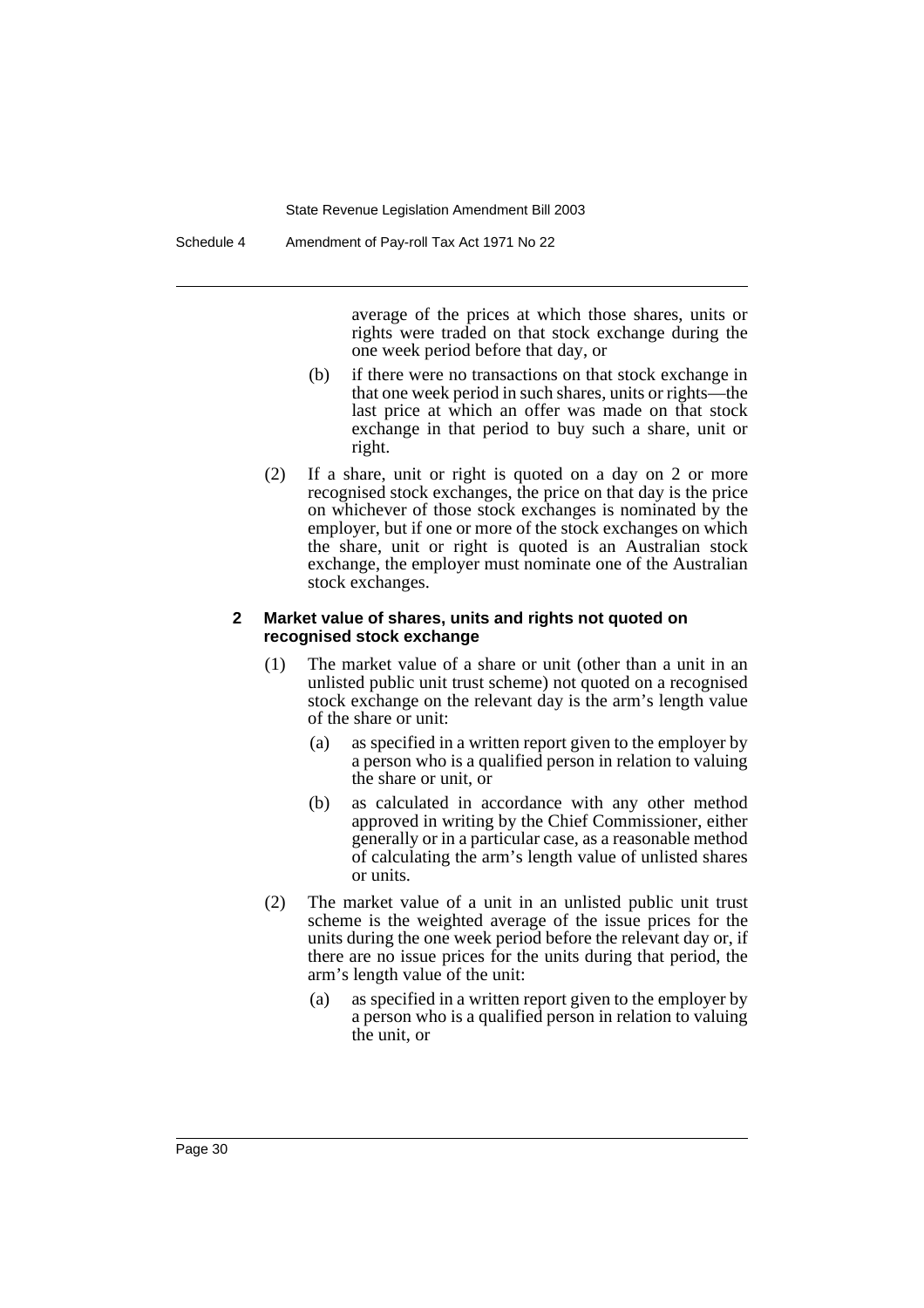Amendment of Pay-roll Tax Act 1971 No 22 Schedule 4

- (b) as calculated in accordance with any other method approved in writing by the Chief Commissioner, either generally or in a particular case, as a reasonable method of calculating the arm's length value of units in unlisted public unit trust schemes.
- (3) The market value of a right not quoted on a recognised stock exchange on the relevant day is the market value on that day of the share or unit that may be acquired by exercising the right, determined in accordance with this Schedule, less the lowest amount that must be paid to exercise the right to acquire the share or unit.
- (4) In determining the market value of a share, unit or right under this clause, the share, unit or right and any share or unit that may be acquired as a consequence of the exercise or operation of the right, is taken not to be subject to any conditions or restrictions.
- (5) If the lowest amount that must be paid to exercise a right to acquire a share or unit is nil or cannot be determined, the market value of the right on a particular day is the same as the market value of the share or unit on that day (determined in accordance with this Schedule).

### **3 Value to be expressed in Australian currency**

The market value of a share, unit or right wherever determined is to be expressed in Australian currency.

### **4 Definitions**

(1) In this Schedule:

*qualified person*, in relation to valuing a share in a company or a unit in a unit trust scheme, means a person who is a registered company auditor under the *Corporations Act 2001* of the Commonwealth other than:

- (a) a trustee of the unit trust scheme, or
- (b) a director, secretary or employee of the company or of the trustee of the unit trust scheme, or
- (c) a partner, employer or employee of a person referred to in paragraph (a) or (b), or
- (d) a partner or employee of a person referred to in paragraph (c).